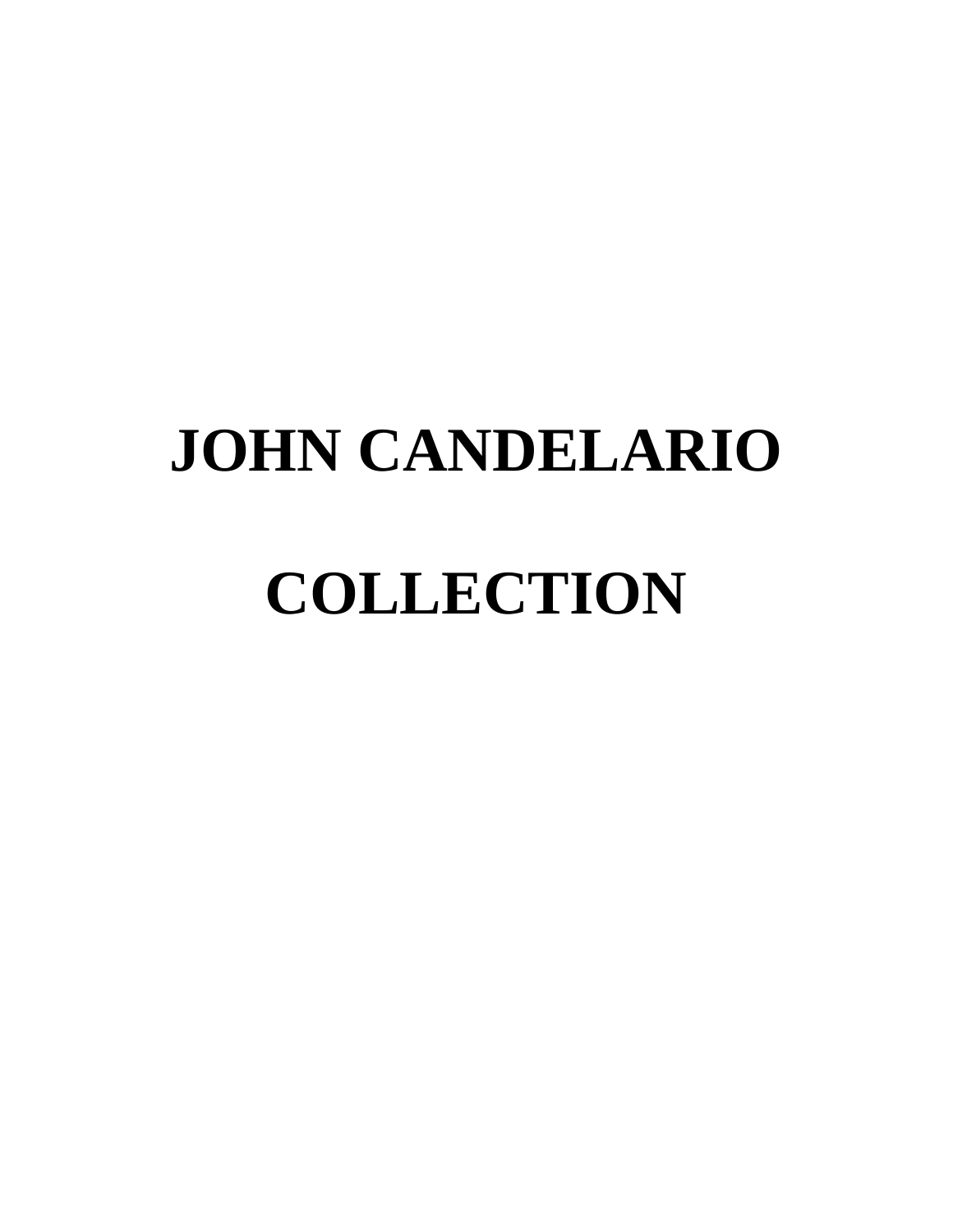#### **TABLE OF CONTENTS**

#### **BOX 94**

| Section I, Magazines Containing or Referring to |  |
|-------------------------------------------------|--|
|                                                 |  |

#### **BOX 95**

| $\dots$ .4                 |  |
|----------------------------|--|
|                            |  |
|                            |  |
|                            |  |
|                            |  |
| Section VII, Miscellaneous |  |
|                            |  |
|                            |  |
|                            |  |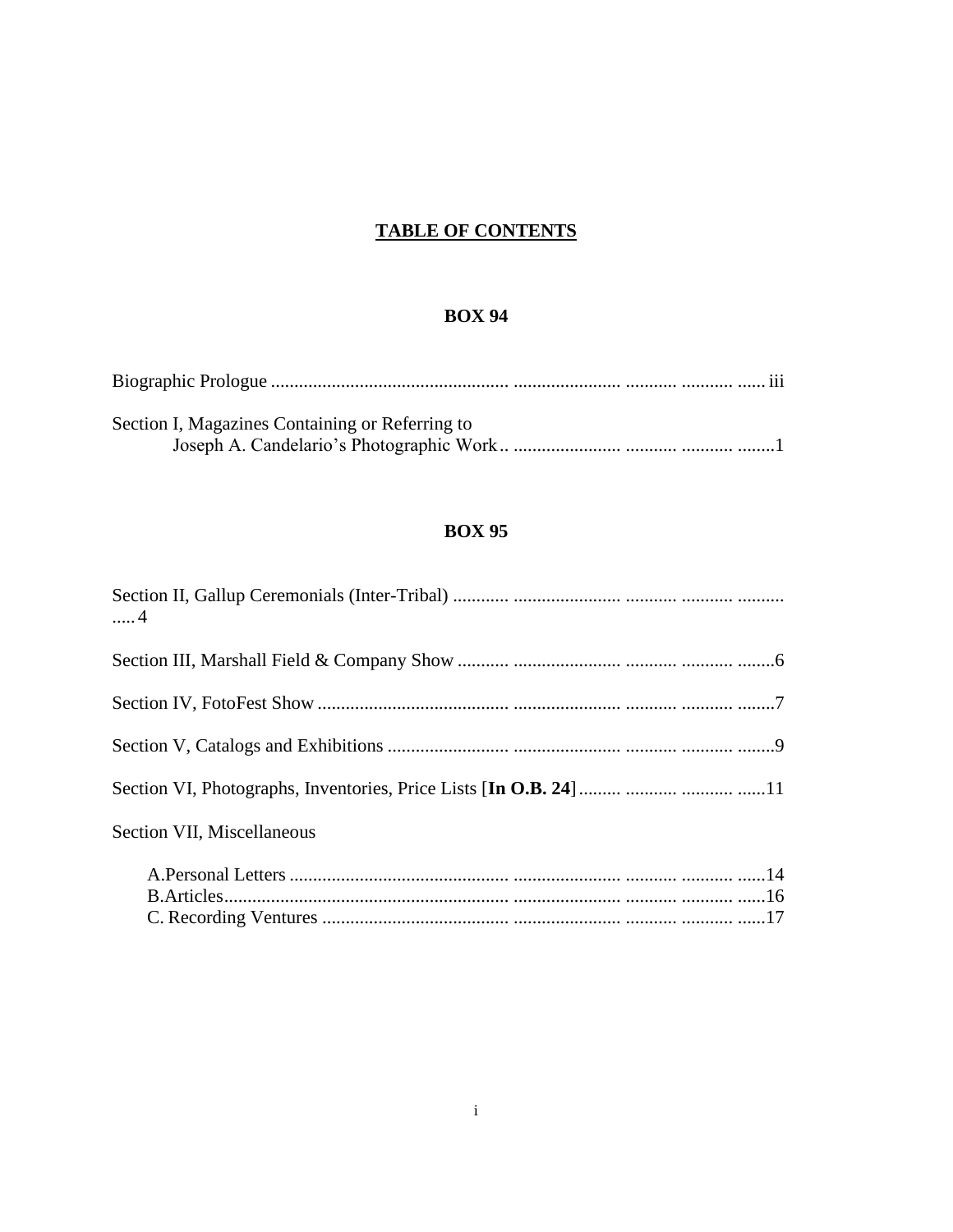#### **Box 122**

| VIII. |                                          |  |  |
|-------|------------------------------------------|--|--|
| IX.   |                                          |  |  |
| X.    |                                          |  |  |
| XI    | Miscellaneous                            |  |  |
|       |                                          |  |  |
|       |                                          |  |  |
|       | C. Temporary transactions sheets;<br>.26 |  |  |
|       |                                          |  |  |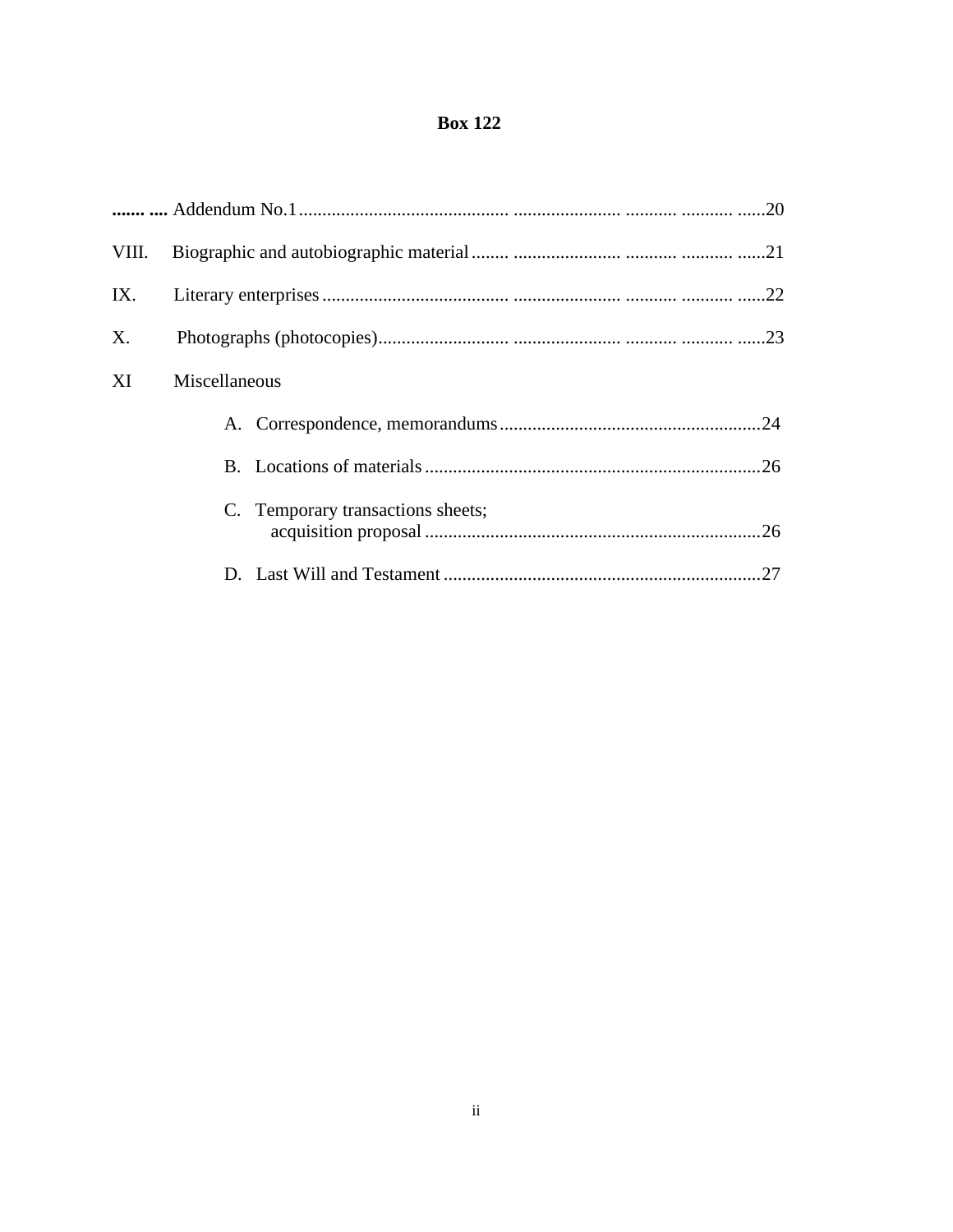#### **Biographic Prologue**

John S. Candelario [JSC], a seventh-generation New Mexican and a long-time friend of Georgia O'Keeffe, was born in Santa Fe in 1916.

A master of photography, he achieved a brilliant reputation in his field and in time was listed in Who's Who in the West and International Who's Who for distinguished work and his contribution to photography. He became a Fellow of the Royal Photographic Society of Great Britain, winning many other honors throughout the world of photography.

Early in his career, he did photographic work for Life Magazine, Holiday, Look, Saturday Evening Post, U.S. Camera, Popular Photography and other national and international magazines.

He had one-man shows at the La Quinta Gallery, The Art Museum of New Mexico, (Museum of Fine Arts). The Marshall Field Gallery, and The Museum of Modern Art in New York City. The Museum of Modern Art acquired his last one-man show for their permanent collection.

He worked as a camera-man, producer, director, and writer in the motion picture industry. For outstanding work in those pursuits he was awarded a TV Emmy, a Peabody Award, a Golden Reel Award, A Silver Reel Award, many blue ribbons, first awards and honorable mentions in the U.S., Latin America, and at various film festivals in Europe. He died in late 1993 at the age of 77 years.

**Additional material in this Collection is to be found in the files of the Curator of Photography, the Collections Section of the MFA, and the Photography Archives of the Palace of the Governors.**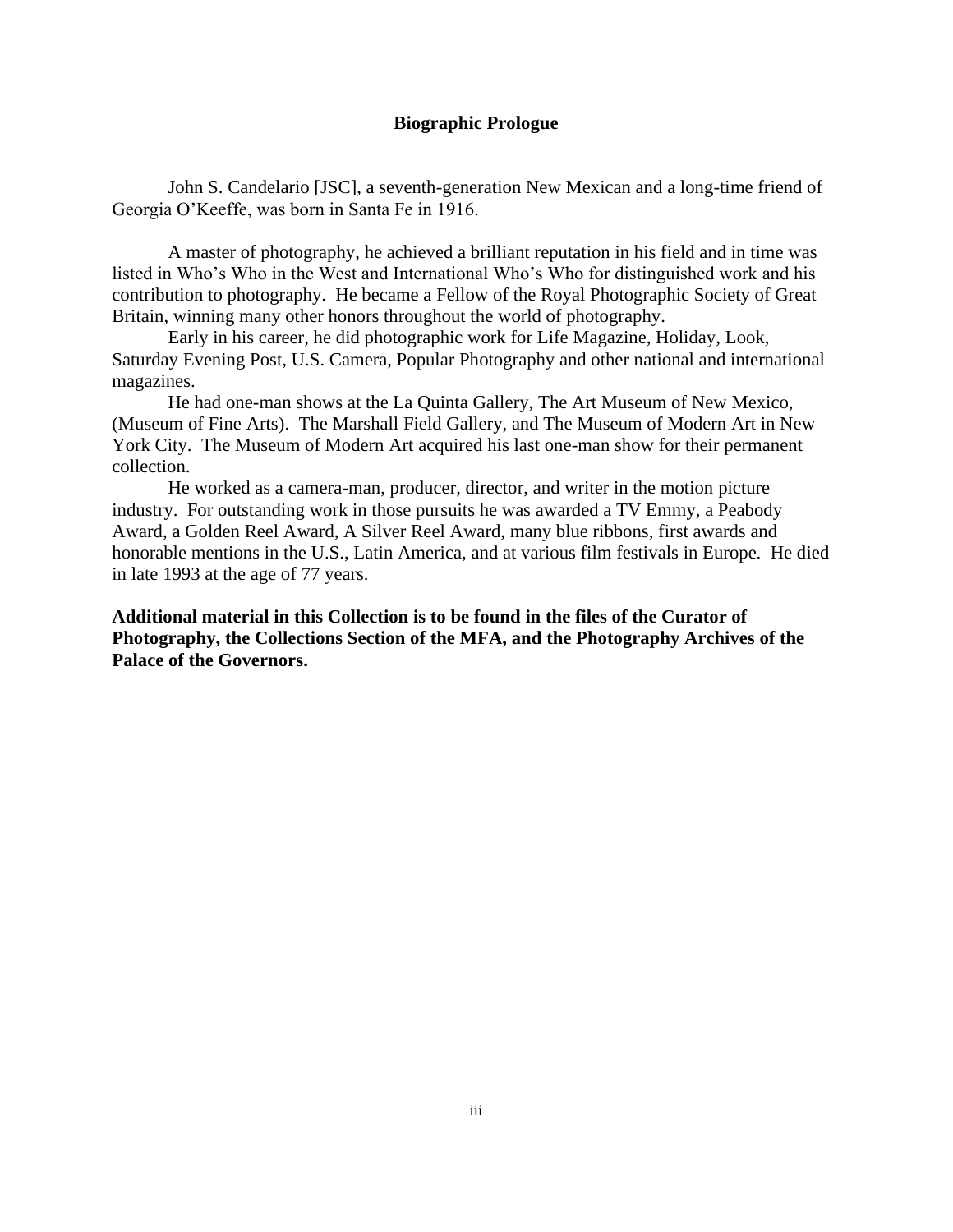## **SECTION I**

## **MAGAZINES : JSC'S**

## **PHOTOGRAPHIC WORKS**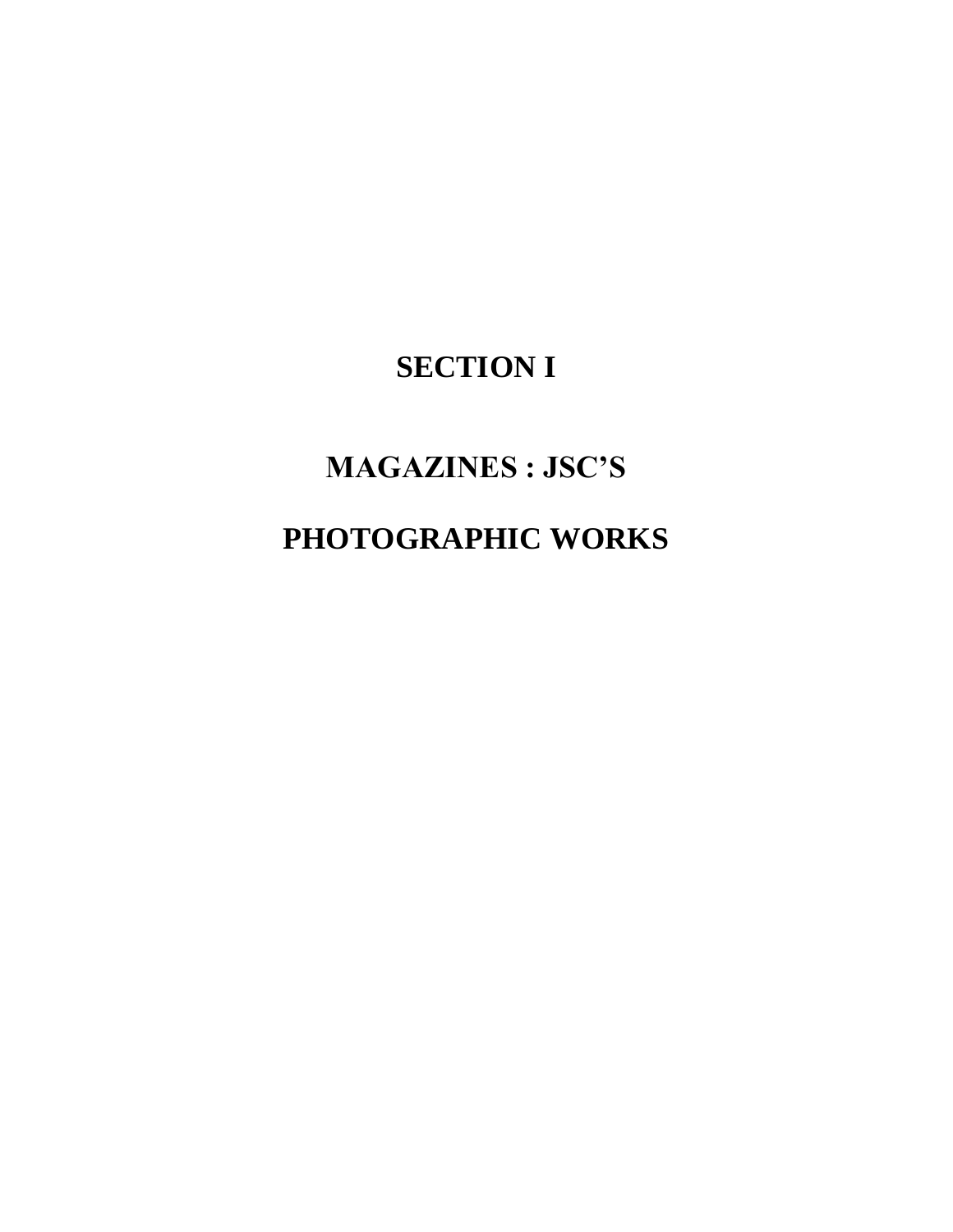- **1** New Mexico Magazine. Vol. 18, No. 7. July 1940 2cc. Cover: *Maria Chavez of Isleta Pueblo.* By JSC.
- **2.** Ibid. Vol. 19, No. 2. February 1941. Cover: *Journey's End.* By JSC.
- **3.** Ibid. Vol. 19, No. 3. March 1941. Cover: *Navajo Boy*. By JSC.
- **4.** Ibid. Vol. 19, No. 7. July 1941. Cover: *Buffalo Dancers*. By JSC.
- **5.** Ibid. Vol. 21, No. 1. January 1943. 2cc. Cover: RFD *(Rationed for Duration)*. By JSC.
- **6.** Ibid. Vol. 21, No. 4. April 1943. 2cc. Cover: *Chapel at Chimayo*. By JSC.
- **7.** Ibid. Vol. 22, No. 1. January 1944, 2cc. Cover: *Church at San Felipe Pueblo*. By JSC. Pueblo pictures by JSC, pp. 15-17.
- **8.** Ibid. Vol. 22, No. 4. April 1944. 2cc. Cover: *Village Church (San Ildefonso).* By JSC.
- **9.** Ibid. Vol. 23, No. 10. October 1945. Cover by H.D. Walter.
- **10.** Ibid. Vol. 23, No. 11. November 1945. Cover: *Navajo Girl*. By JSC. Duplicate oversize picture enclosed.
- **11.** Ibid. Vol. 41, Nos. 11 & 12. November-December 1963. Cover by C.M. Montgomery. Table settings for holiday meals. By JSC.
- **12.** Ibid. Vol. 50, Nos. 1-2. January/February 1971. Article by John Conron. A Hacienda Recreated. Pgs 34-37. Photos by JSC.
- **13.** Ibid. Vol. 53, No. 10. November 1975. Article: Focus New Mexico. Pgs . 22-26. Articles and pictures by JSC.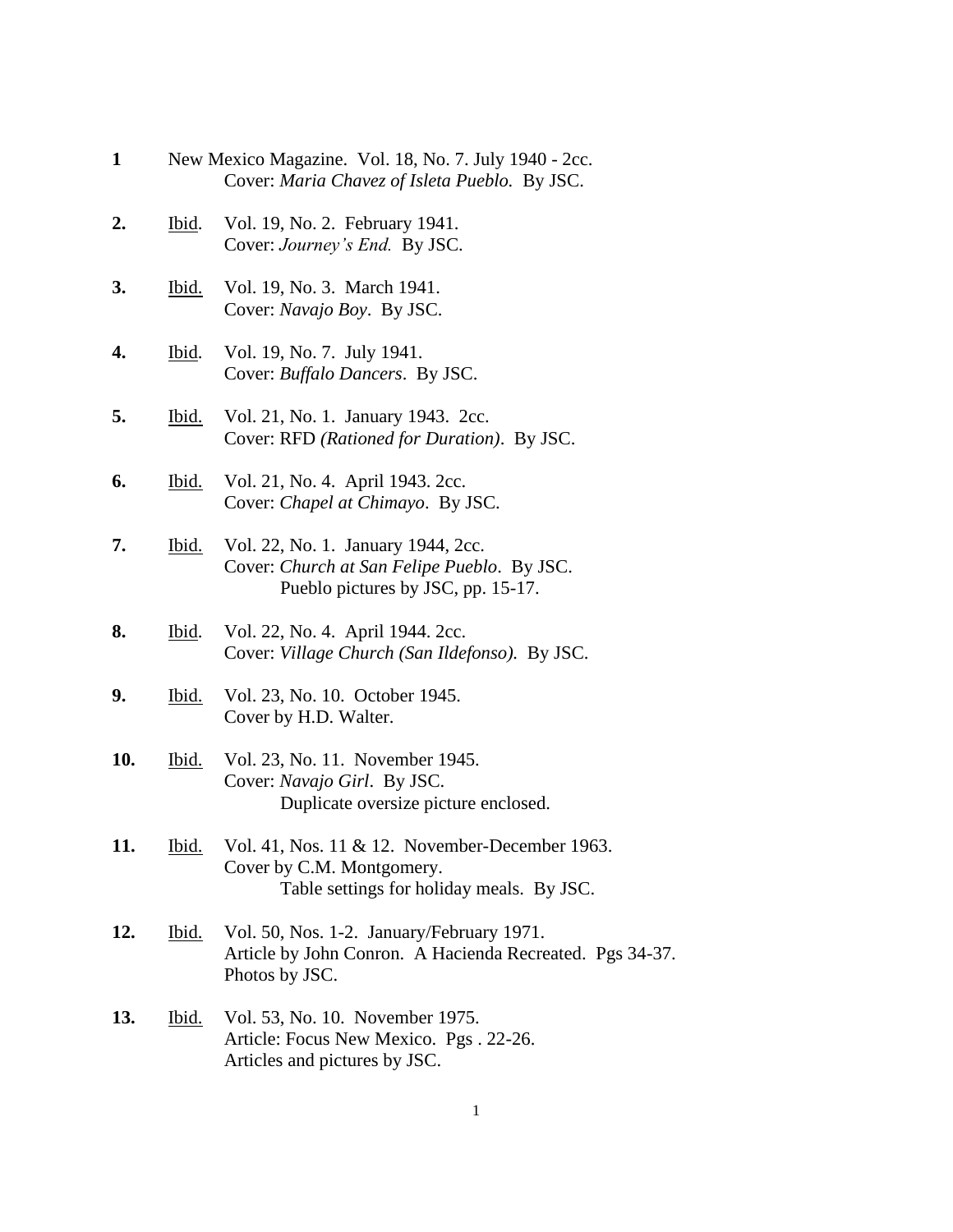- **14.** Arizona Highways. Vol. XLI, No. 10. October 1965. Article: Comidas Mejicanas. Pictures and article by JSC. Pgs. 32-36. Enclosed: letter dated 1-20-66 from (Mrs.) Mike Mora Jr. discussing recipes. 2pp.
- **15.** Ibid. Vol. XLV, No. 12. December 1969. Article : Arizona: Land of Flowering Cactus Jewels. Photographs of JSC. Pgs. 13-21.
- **16.** Ibid. Vol. 56, No. 3. March 1980. Photo of Engelman prickly pear cactus. By: JSC. Pg. 32.
- **17.** El Palacio. Vol. 98, No. 1. Winter 1992-1993. Cover: *Lupita (Santa Cruz Girl).* By JSC.
- **18.** Sun Trails. Vol. 4, No. 6. August 1951. Photo of Red Deer, Taos Pueblo. By Henry Prior Clark. [Good friend of JSC.]
- **19.** Ibid. Vol. 4, No. 9. November 1951 Cover: *Mother and child.* By JSC. Photo of golden aspens in Fall. By JSC. Pg. 37.
- **20.** Ibid. Vol. 4, No. 10. December 1951. Photo of Taos plains with Sangre de Cristo mountains in background. By JSC. Pgs. 28-29.
- **21.** Ibid. Vol. 5, No. 4. April 1952. Cover: Indian Woman in doorway of Taos Pueblo home. By JSC.
- **22.** Ibid. Vol. 5, No. 5. May 1952. Cover: *Penitente Cross.* By JSC. Article: John Candelario, Photographer. Pgs. 10-11. Photo by JSC of a curious goat.
- **22-A.** 5-15-43: Letter. Minicam Photography to JSC. Learned of JSC photos exhibited at Marshall Field & Company [vide Section III, infra], and would like to publish some of them.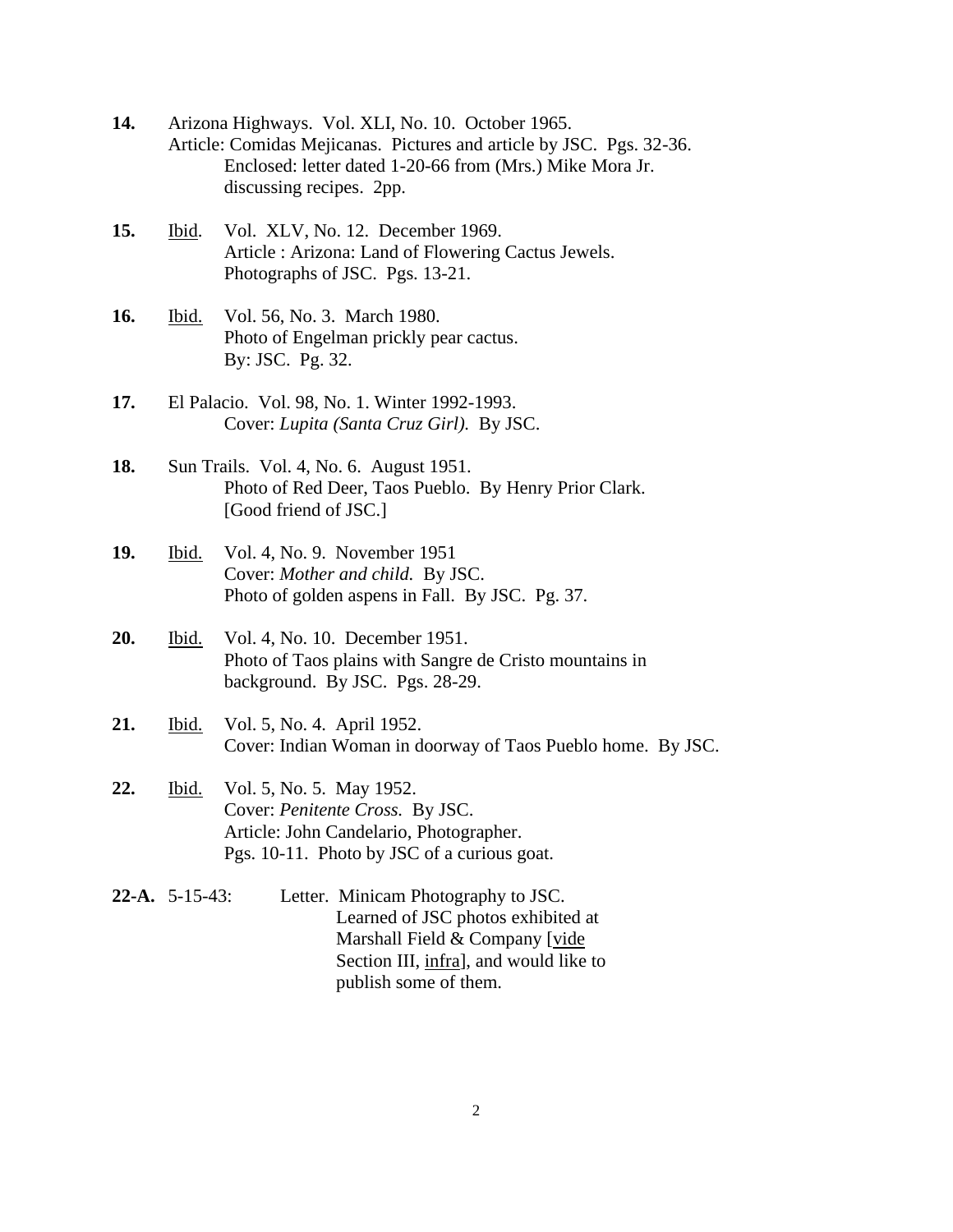| $5 - 17 - 43$ : | TWX. Minicam to JSC.                  |
|-----------------|---------------------------------------|
|                 | Airmail list of 13 prints desired.    |
| $5-17-43$ :     | Letter. Minicam to JSC. 2pp.          |
|                 | List of 13 prints with questions      |
|                 | concerning them.                      |
| $5 - 20 - 43$   | Letter. JSC to Minicam.               |
|                 | Sets forth conditions for             |
|                 | reproduction of photos, copies of     |
|                 | which were being sent airmail.        |
|                 | Attached to retained copy: catalog of |
|                 | 61 photos with 13 identified by red   |
|                 | Xs.                                   |
|                 |                                       |

- **23.** Minicam Photography Magazine. July 1943. Article: Our Southwestern People. By JSC. Pgs. 50-59. Profusely illustrated with JSC photographs, including *The Mail Wagon.*
- **24.** Ibid. November-December 1944. Article: The Platinum Process. By JSC. Pgs. 60-67, 108-109. [Cover detached.]
- **25**. The Complete Photographer. Issue 47, Vol. 8. Photo: *Rain Dance*. By JSC. Pg. 3064A. Description of dance, Composition Analysis, by Berenice Abbott, on opposite pg. 3064. Note enclosed [anon.] declares that picture was given to Vernus Bennett on Nov. 24, 1994. Upon her demise, estate donated it, framed and signed, to MFA, where it now reposes.
- **26.** DOGworld. Vol. 74, No. 12. December 1989. Article: Saint Francis and "Noel." By JSC. A story by JSC about his dog Noel and a visit to Santuario de Chimayo. Illustrated by JSC. Pgs. 16, 133-134.
- **27.** Tear Sheet. [Source unknown; n.d.] Photographs in color (2) by JSC. One, of golden aspens display; other, of Navajo mother and child.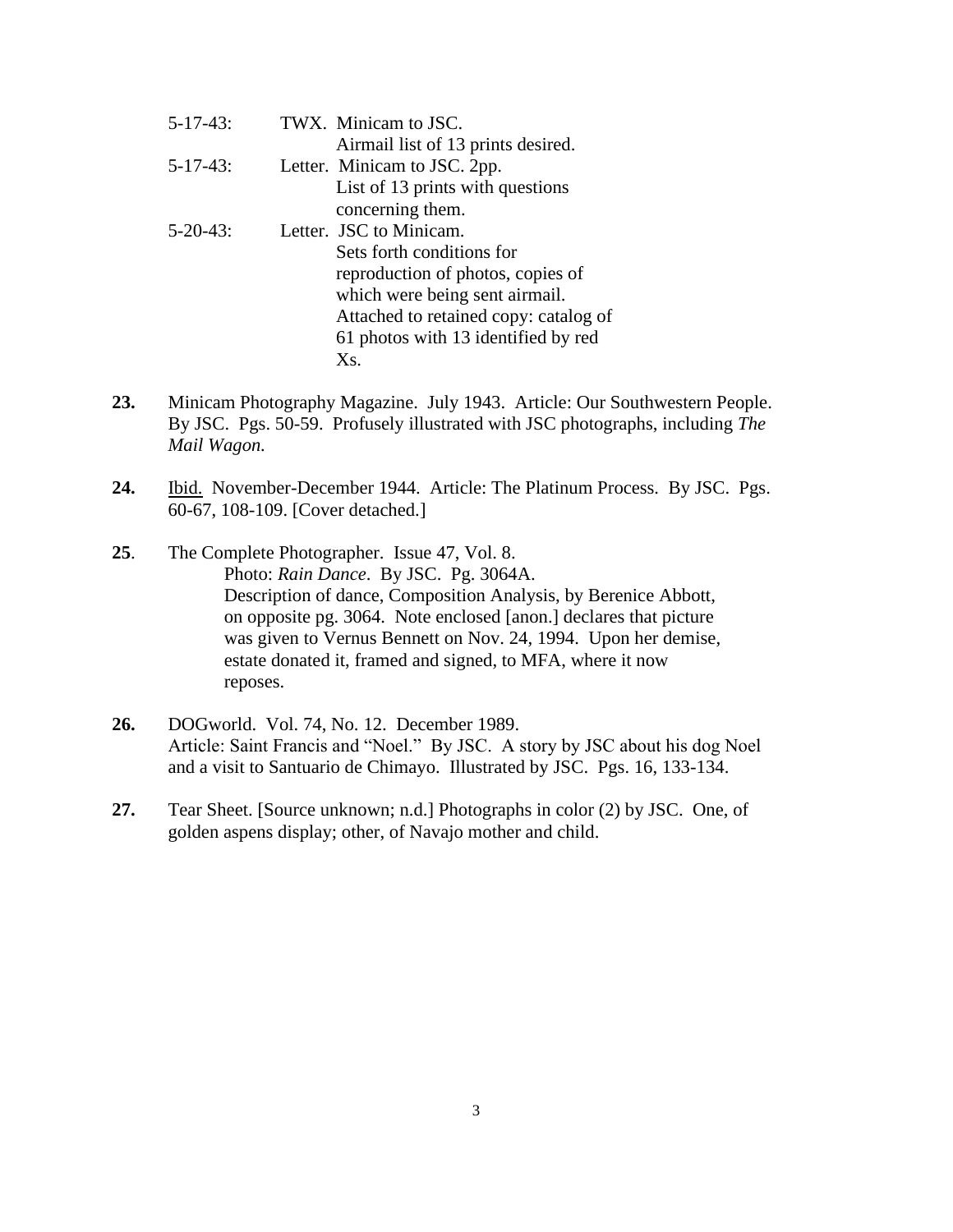## **SECTION II**

### **GALLUP CEREMONIALS**

## **(INTER-TRIBAL)**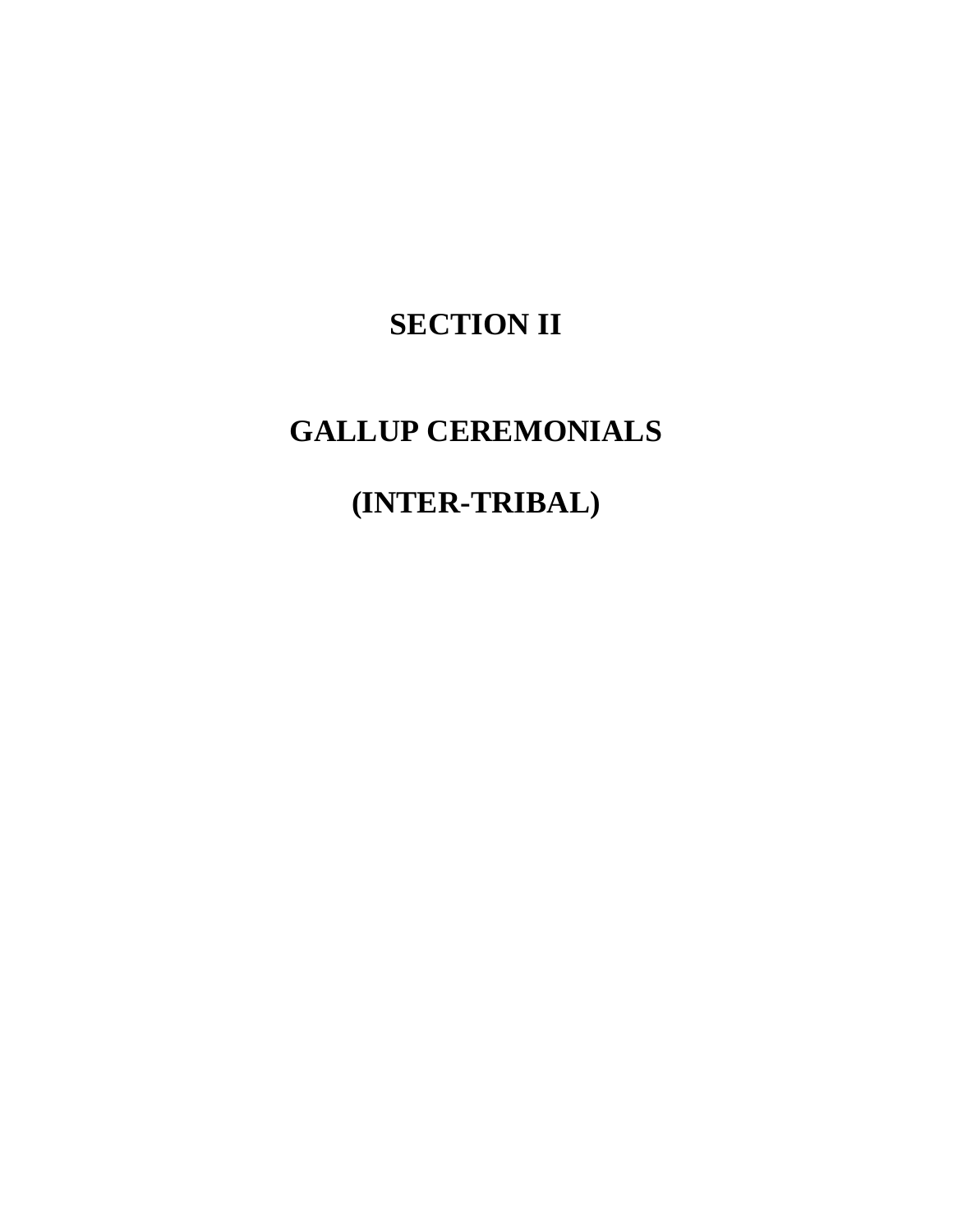The so-called Gallup Meet refers to an inter-tribal Ceremonial held each year during the 1940s in Gallup, New Mexico known as "the Indian Capital." Approximately 7,000 Native Americans from the most prominent tribes of the southwest participated in different, sectional dances and sports events during the three or four days of the meet. Its general nature is explained in an article to be found in a military magazine called Bombsight, an issue of which is contained in Folder 1. The other folders in this Section II contain brochures published contemporaneously with the yearly events. They make various references to the involvement of JSC, as pointed out by brief notes still attached to the brochures made by his surviving wife Gayle (Gail) Candelario. Those references have been adopted in the cataloguing that follows.

#### **\*\*\*\*\*\***

- **1.** Military magazine. Bombsight, August 1, 1943, published at the Army Air Forces Bombardier School at Kirtland Field, New Mexico - An article written by Corporal C.E. Redman titled Gallup Inter-Tribal Ceremonial describes the origins of the annual meetings, pgs. 14-15. Photos by Harold Kellogg and JSC illustrate the article.
- **2.** Booklet, 16pp. [unnumbered; pencil pg. nos. added]. 1941. Front and back covers: hand-drawn pictures of Indian dancers. Inside front cover: letter dated Aug. 14, 1941. JSC to "Dearest" [wife Gail (Gayle)].

Contents: letter dtd. Aug. 6, 1941. Governor John E. Miles to the people of Gallup. Greetings to 20th Annual Ceremonial. Programs. Pg. 7: JSC photo of *Maria Chavez, Isleta Pueblo*. Also unused tickets to shows, August 13-16.

- **3.** Booklet. 16 pp. [unnumbered; pencil pg. nos. added]. 1942 Front cover: JSC photo. [Note tennis shoes.] Contents: letter dtd. July 20, 1942 Gov. Miles to Inter-Tribal Indian Ceremonial Ass'n. Best wishes for 21st Annual Ceremonial, August 12-15. Pg. 3: JSC photo of Maria Chavez.
- **4.** Booklet. 21 pp. [unnumbered; pencil pg. nos. added]. 1943. Front Cover: photo by Henry Prior Clark, friend of JSC. Contents: letter dtd. July 26, 1944. Gov. John W. Dempsey to Inter-Tribal Ceremonial Ass'n. Best wishes. Pg. 16: JSC photo of N.M. Pueblo Woman. Back Cover: JSC photo of Pueblo Buffalo Dancer.
- **5.** Booklet. 28pp. [unnumbered; pencil pg. nos. added]. 1946. Back cover: JSC photo of Apache Devil Dancer. Contents: Pg. 14. Letter. Gov. Dempsey to Assn. 25th Annual Ceremonial, first in peacetime since 1941. Pgs. 2,4,27: JSC photos.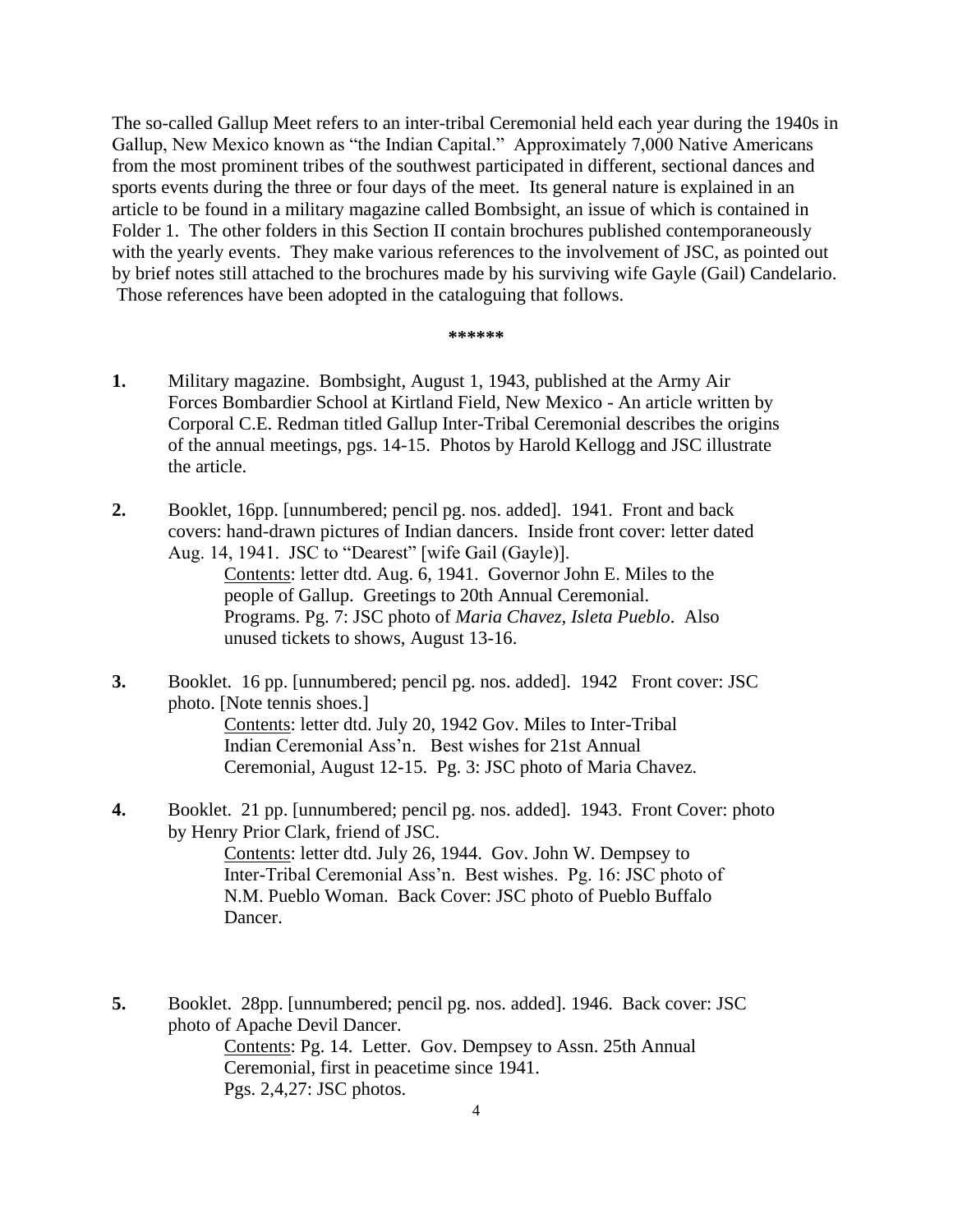| Pgs. 10-11: Article: Twenty-Five Years In The |
|-----------------------------------------------|
| Indian Show Business. By J. Wesley            |
| Huff. History of Ceremonial.                  |

**6.** Booklet. 32 pp. [unnumbered; pencil pg. nos. added]. 1949. Front and back covers: hand-drawn pictures of Indian dancers. Contents: Pg. 6. Ltr. Gov. Thomas J. Mabry to Ceremonial. Welcome, August 11-14, 1949. Pgs. 15, 17, 19: JSC photos. Pg. 7: Officers, directors, committee members.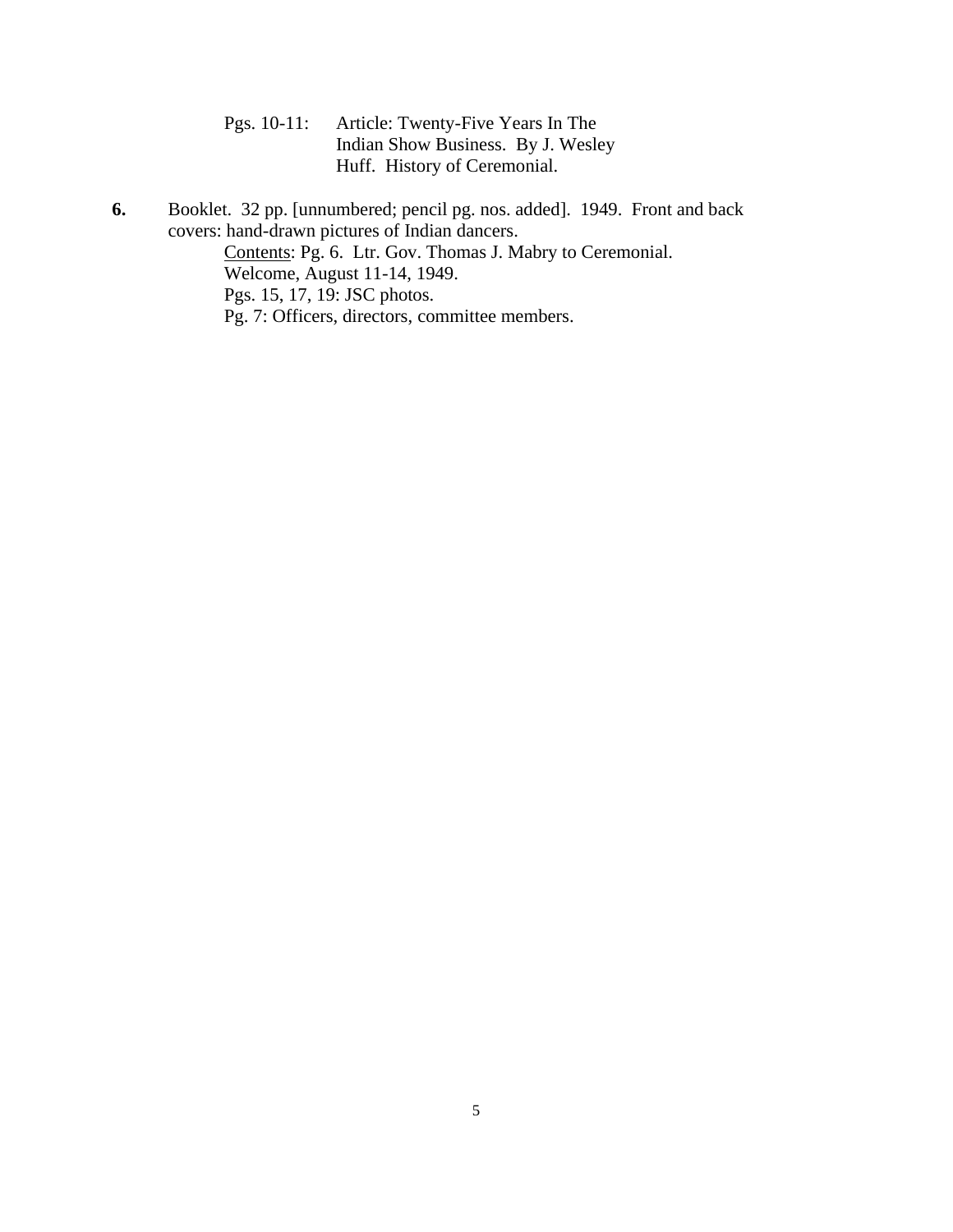## **SECTION III**

## **MARSHALL FIELD & CO. SHOW**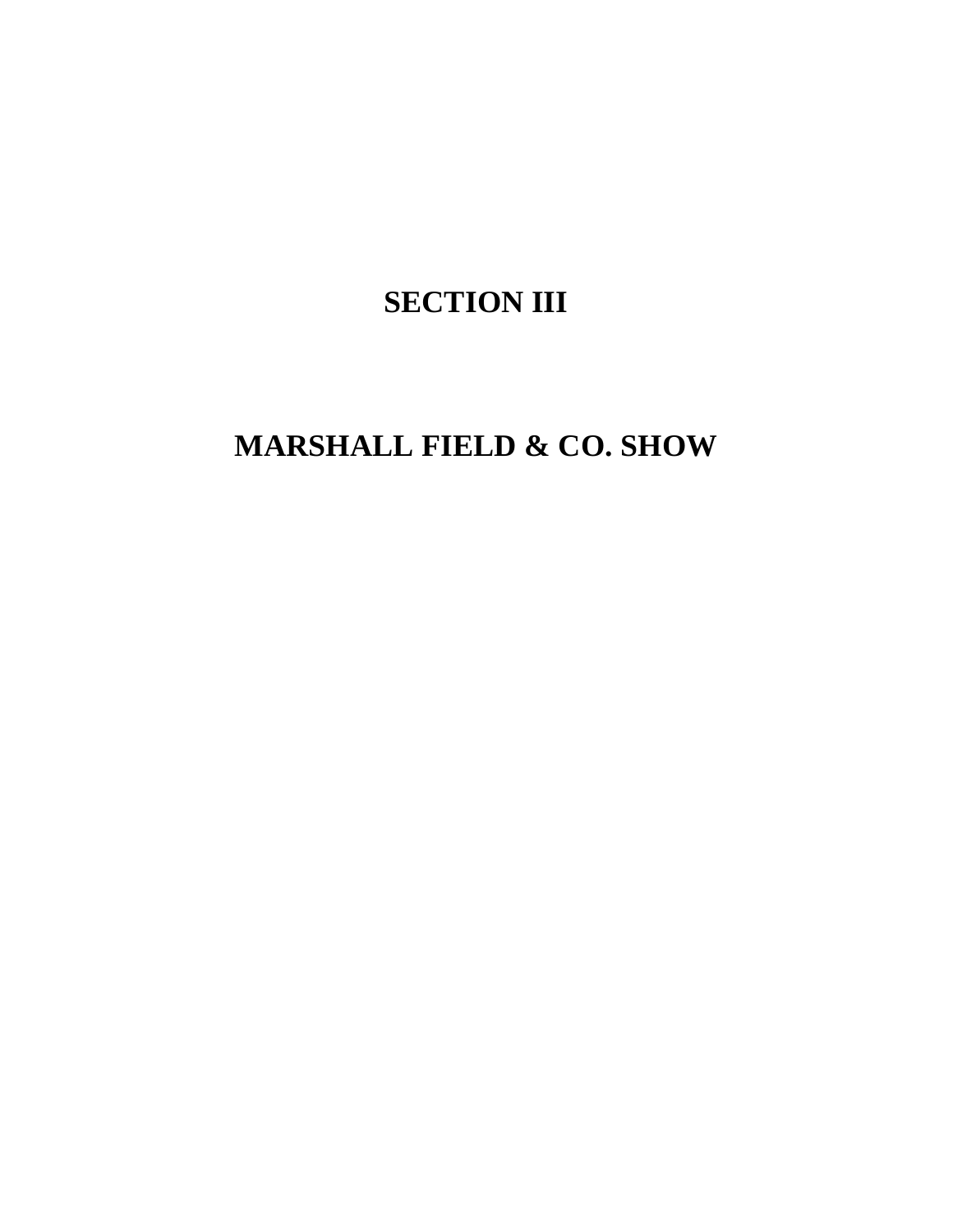- **1.** Letter. March 23, [1943.] Everett [Brown]. Marshall Field & Company, Div. of Interior Decorations and Furnishings, to JSC and Gail. 3pp. Longhand. Preparing for JSC show in store, opening on May 1. Needs 60 photos.
- **2.** Letter. April 6, 1943. Brown to JSC. Typewritten. Further show preparations.
- **3.** Leaflet. Catalog. Marshall Field & Company. Titled, Si, Si, Southwest in Photographs. N.d. By JSC. Lists 61 photos. Purchase of \$50. War Bond reserves selected photo to be claimed at end of show on May 24.
- **4.** Letter. May 12, 1943. Kay Behrins, Chicago, to JSC. Thanking him for allowing her to "reserve" and acquire Item 19 [*Church Texture*, in Catalogue].
	- **5.** Letter. June 17, 1943. Marshall Field & Company to JSC. Reporting that every photo in catalog was sold for a \$50. War Bond.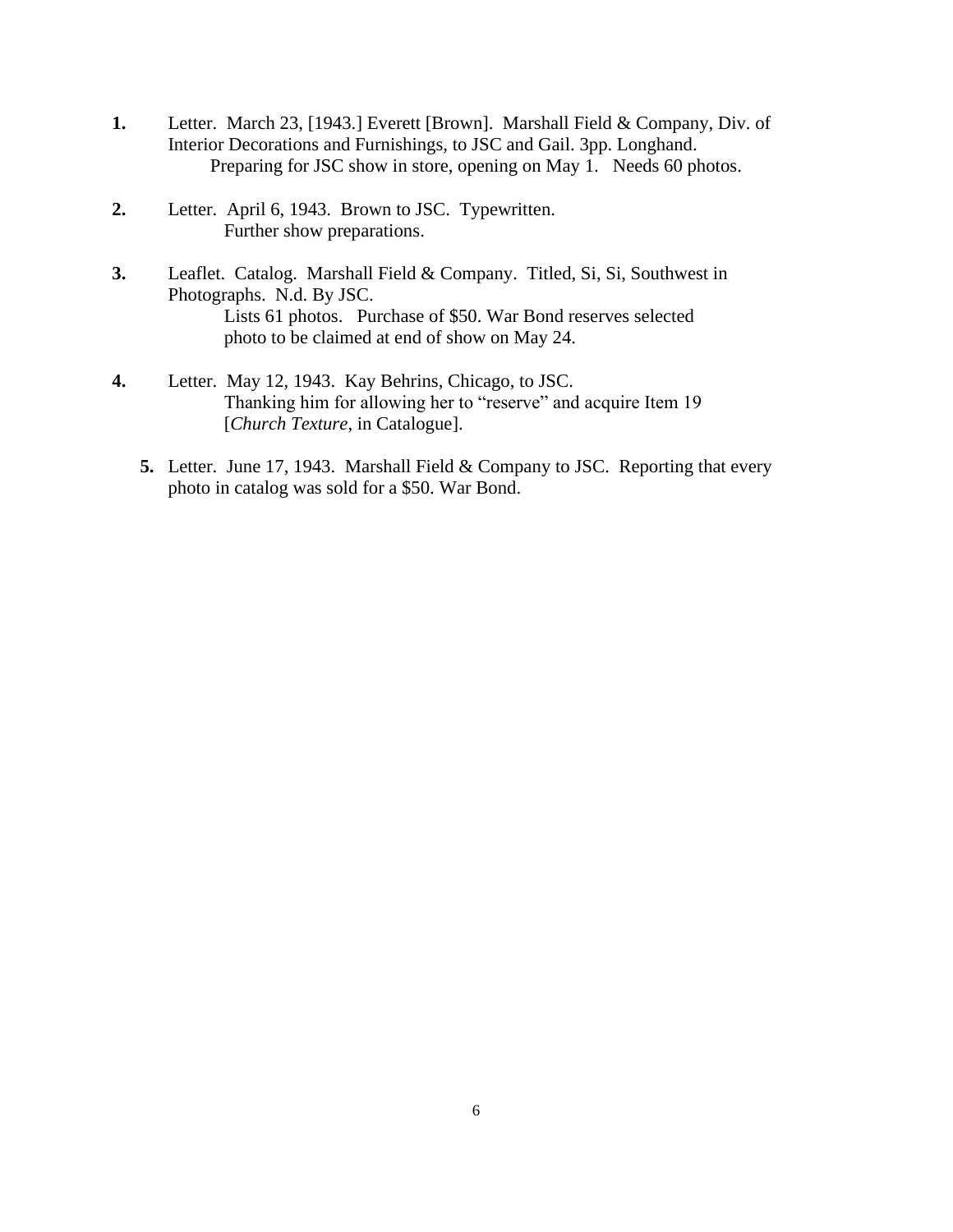## **FOTOFEST SHOW**

**SECTION IV**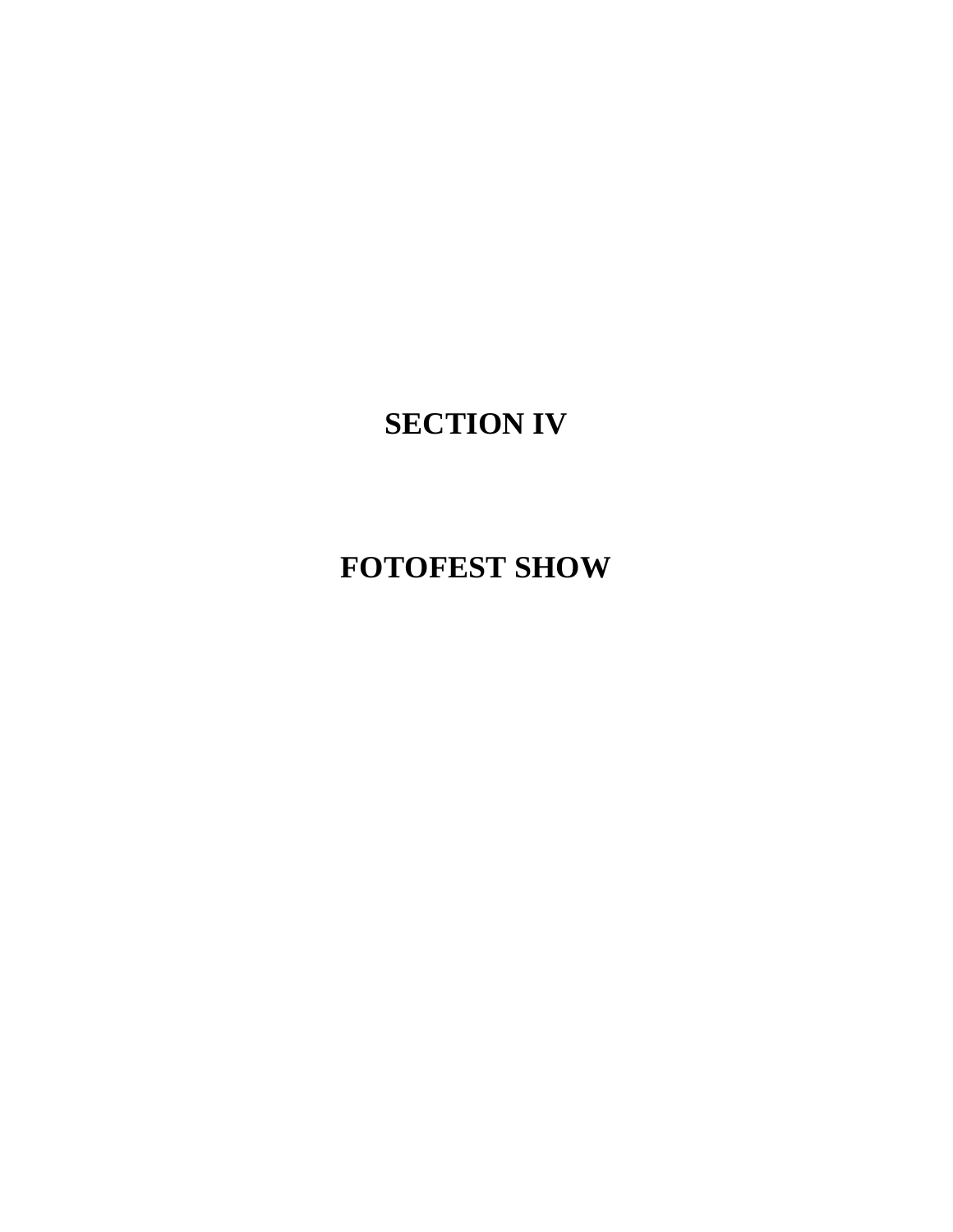|    | death.]                | [The papers in this Section describe an aborted show of JSC's<br>photography in late 1994 occasioned in part by his untimely                                |
|----|------------------------|-------------------------------------------------------------------------------------------------------------------------------------------------------------|
| 1. | Flyer. FotoFest. 1994. |                                                                                                                                                             |
| 2. |                        | Advertisement. October 1993. FotoFest. 1994.<br>List of participants; list of selected events; list of exhibits. [No<br>mention of JSC.]                    |
| 3. | $2 - 18 - 93$ :        | Letter. FotoFest [Robert C. Buitrón, Co-curator] to<br>JSC. $2pp.$<br>Outlining show requirements:                                                          |
|    | $3-12-93$ :            | Letter. FotoFest [Buitrón] to JSC.<br>Moving ahead with exhibition plans.                                                                                   |
|    | $11-24-93$ :           | Letter. Robert Buitrón and Kathy Vargas [Co-<br>curator] to JSC.<br>Moving along.                                                                           |
|    | $12 - 20 - 93$ :       | Letter. Lores K. Candelario to Buitrón.<br>Confirming JSC's acceptance of<br>participation in October-November 1994<br>exhibitions. Inquires as to details. |
| 4. | $1 - 27 - 94$ :        | Letter. Lores K. Candelario to Buitrón and Vargas.<br>Pressing for reply to 12-20-93 letter.                                                                |
|    | $2 - 2 - 94$ :         | Letter. Buitrón and Vargas to Lores K. Candelario.<br>Sets forth details for submission of                                                                  |
|    | $2 - 26 - 94$ :        | prints and insurance.<br>Letter. Lores K. Candelario to Buitrón.<br>Discussing details.                                                                     |
|    | c. $3-94$ :            | Schedule. FotoFest.<br>Sets forth dates for delivery of letter<br>agreement, press prints, biographical<br>information, etc.                                |
|    | $3-29-94$ :            | Letter agreement. 6 pp. Typewriter. Signed by<br>Houston FotoFest, Inc. [Frederick C. Baldwin,<br>Pres.]. No countersignature.<br>7                         |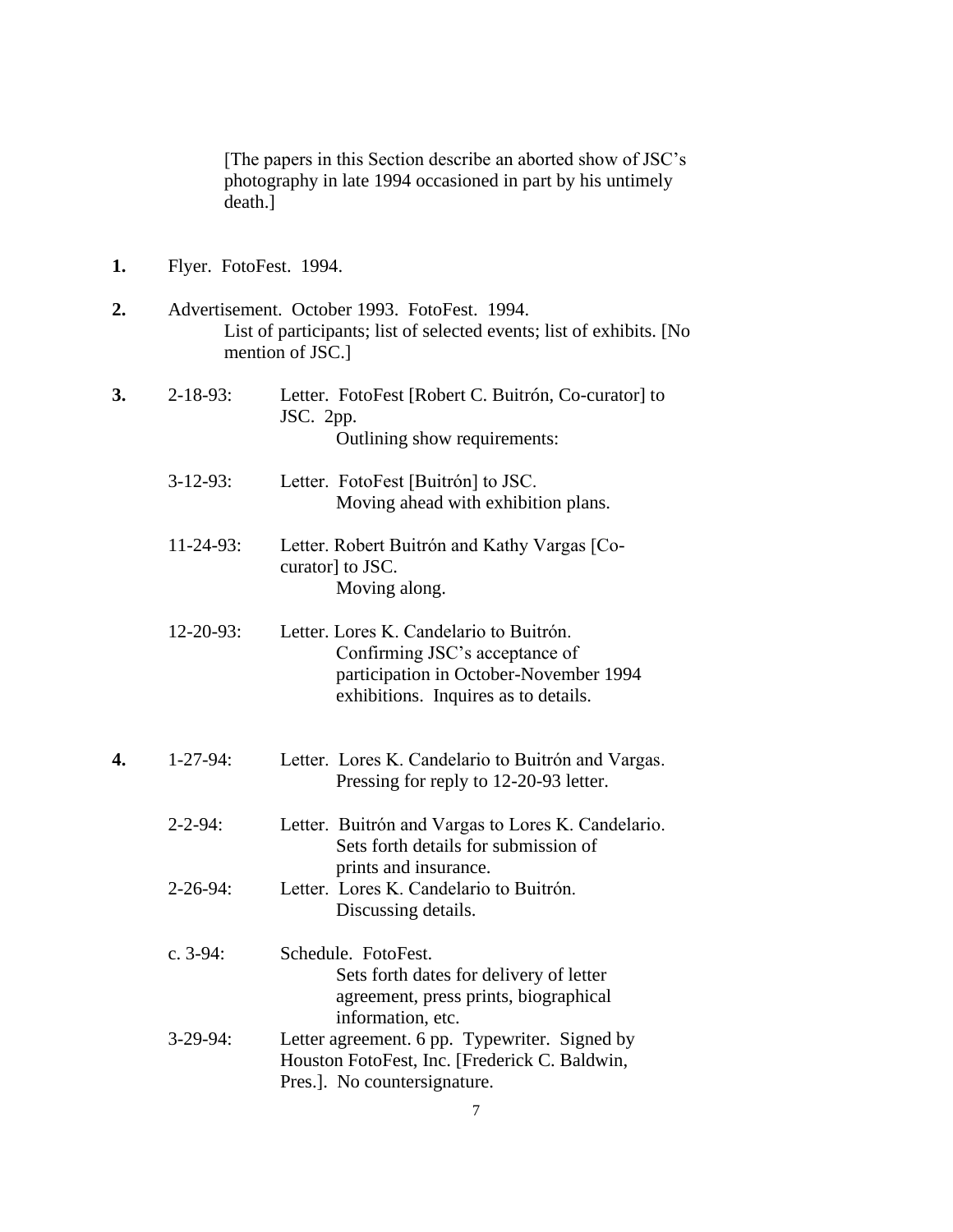| 5. | $4 - 25 - 94$ : | Letter. Wendy Watriss [Artistic Director] and<br>Diane Barber [Exhibitions/Publications]<br>Coordinator] to Lores Candelario. 2 pp.<br>Discloses that 40 artists will participate.<br>Encloses contract [Folder 4, supra], Exhibit<br>A; additional items requested. |
|----|-----------------|----------------------------------------------------------------------------------------------------------------------------------------------------------------------------------------------------------------------------------------------------------------------|
|    | $6-25.94$       | Letter. Lores K. Candelario to Buitrón, Vargas,<br>Barber [certified mail.]<br>Withdraws husband's name from<br>show, claiming ethnic snub.                                                                                                                          |

**6.** FotoFest show material. General release to press, etc.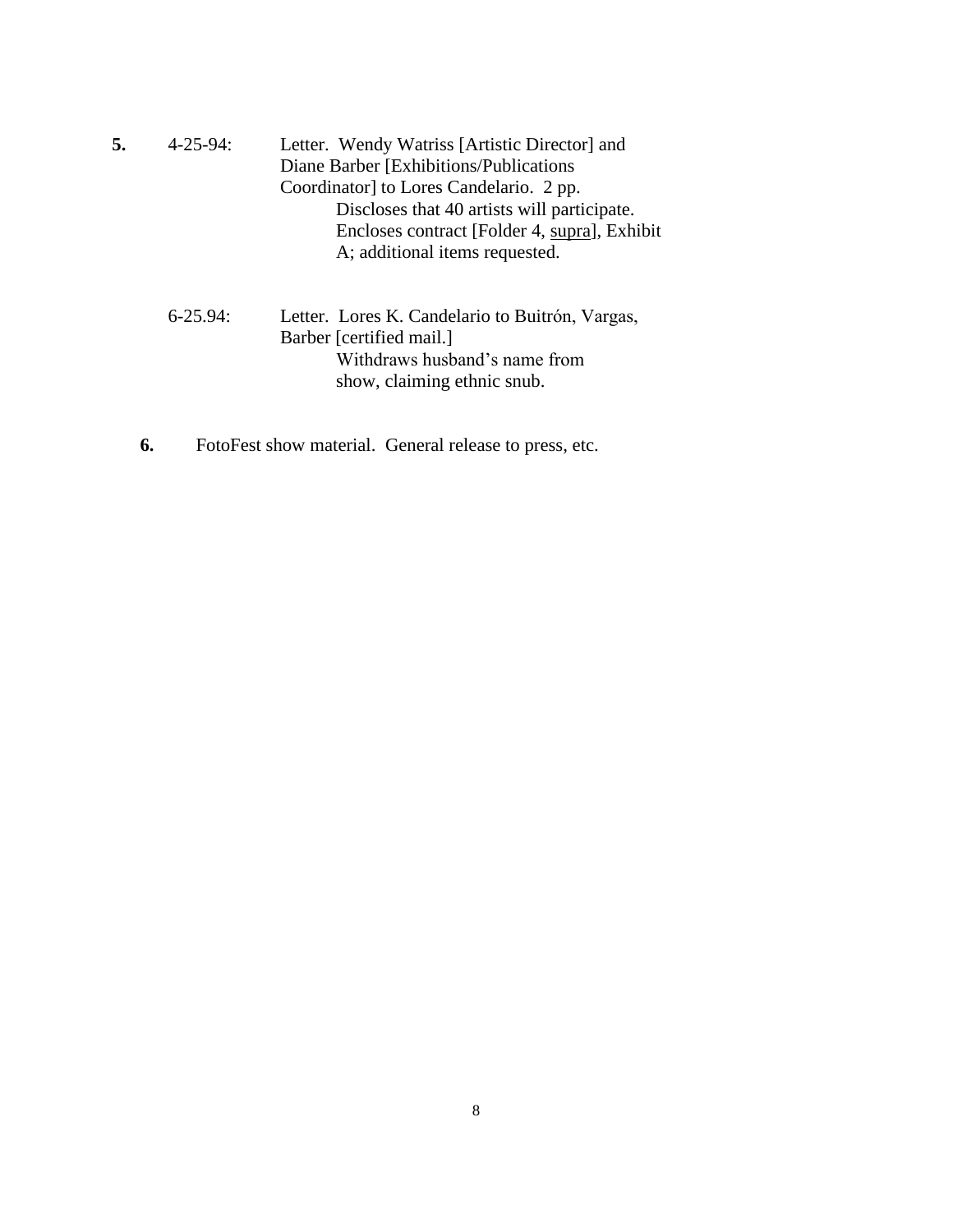### **SECTION V**

## **CATALOGS & EXHIBITIONS**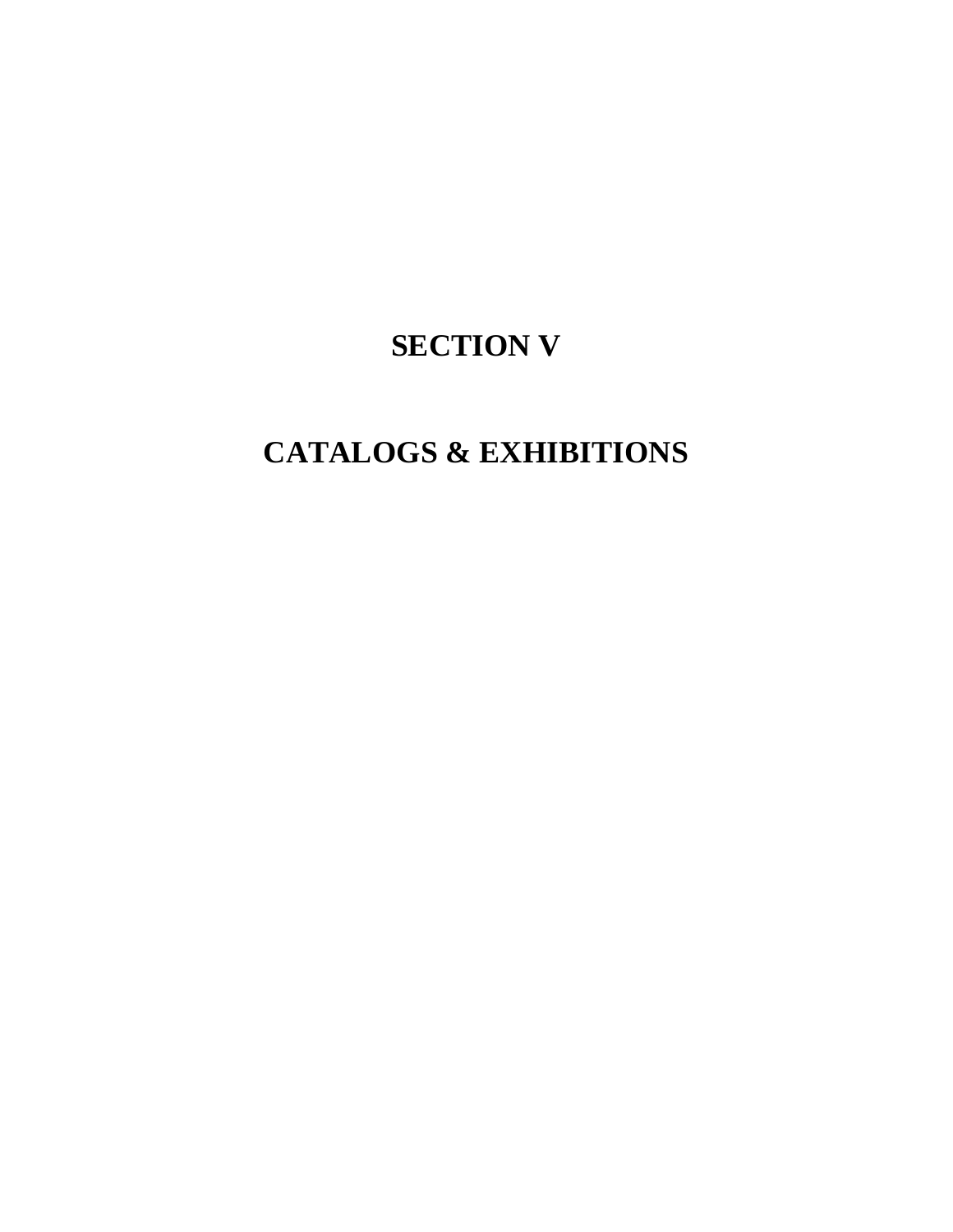- **1.** Catalog. Third Annual Lititz Springs Salon of Photography, under the auspices of the Lititz Springs Camera Club. Pennsylvania. July 4-22, 1940. 126 prints on display. Print No. 15: *Madre Maria*. By JSC.
- **2.** Catalog. The Atlanta National Salon of Photography. Under the auspices of the Atlanta Camera Club. October 12 - 31, 1941. 165 prints on display. Print No. 23: *Shadows.* By JSC.
- **3.** Catalog. Second International Salon. Photographic Society of Southern California. Pasadena, CA. 1942. 204 contributors; 238 prints. Pg. eight: No. 37: *Iglesia de Buena Vista.* By JSC.
- **4.** Gallery Announcement. An Exhibition of Modern American Photography. The Lakeside Press Galleries [R.R . Donnelly & Sons Company.] February 23 - May 15, 1942.

With letter. 6-8-42: Donnelley to JSC. Returning eight black and white photos.

- **5.** Announcement. Museum of Modern Art [MoMa], N.Y.C. Photography Center. Announcing a series of exhibitions of works of six photographers. March 22 - April 30, 1944. 4 pp. Typewritten. Includes JSC [pg. 4, Section VI], pursuant to Extended Loan Agreement. [Prints not identified.]
- **6.** Letter. 10-31-45: Office of War Information; Interim International Information Service to JSC.

Asking on behalf of the Cairo Outpost for JSC's work [four or five] for show in Egypt and in Europe. Pencil subscript: Pencil list of five chosen by JSC.

- **7.** List. Photographs From the Museum Collection. [No id. of site of exhibition.] 17 pp. typewritten, in alphabetical order. Pg. 3: Candelario. *Penitente Cross and Chapel*.
- **8.** Catalog. Collection of Hispanic New Mexican Photography. Millicent Rogers Museum, Taos, February 21 - June 28, 1987. With an essay by Steven A. Yates. Major funding provided by William S. and Luanna Johnson. 23 pp. Illustrated, color and black and white.

Pg. 8 *Llano Quemado*. By JSC.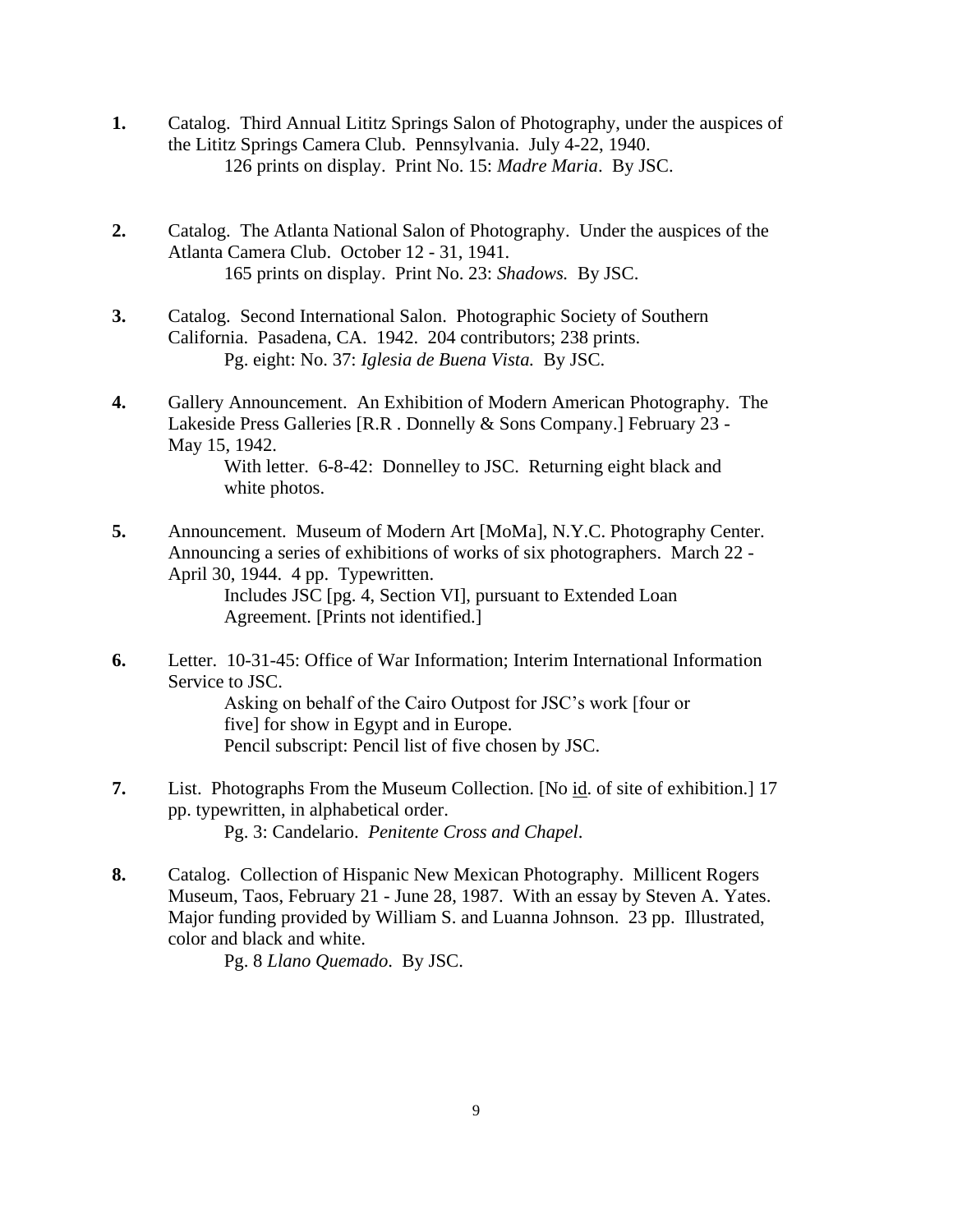- **9.** Catalog (2). Retrospective Exhibition [of JSC photos] at Governor's Gallery, State Capitol. March 16 - April 8, 1987. With profile of JSC. Includes 19 platinum prints; three bromoil prints; and two cibachroms prints. Titles, years photographed. Also: flyer, used as postcard invitation Reverse side photograph: *Barns At Truchas, New Mexico*, 1941.
- **10.** Receipt. Of 24 prints (per two attached lists) for Governor's Art Gallery. March 12, 1987. 3 sheets. Pgs. 1-2: titles and dates photographed; Pg. 3: price list at March 1987.
- **11.** TWX. 3-19-87: Joan and Les Tremayne to JSC. Regret they cannot view his "magnificent photography" at Governor's Gallery.
- **12.** News clipping. Albuquerque Journal. 3-20-87. Pg. 3, Section C. Photo of *U.S. Mail: Condiyό* to *Chimayό.* By JSC. Part of Governor's Gallery exhibition.
- **13.** Catalog. Three Generations of Hispanic Photographers working in New Mexico. The Harwood Foundation of the University of New Mexico in Taos. May 28 - July 24, 1993. 16 pp. Illustrated. Three artists featured, one is JSC. Pgs. 3-7: essay on life of JSC. Four black and white photos of his work.
- **14.** Release of photograph by JSC titled *RFD* [same as photo in Folder 12, supra] on loan to U.S. Post Office in Chimayό. April 22, 1994. With related news clippings and press release written by Lores K. (Mrs. John S.) Candelario.
- **15.** Flyer. Traveling Exhibition from Millicent Rogers Museum [vide Folder 8, supra]. January 29 - February 22, 1996. At Northlight Gallery. School of Art, Arizona State University.
- **16.** Show stickers (10) for use at exhibitions of JSC work. Also: one black and white photo,  $3\frac{1}{2} \times 4$ , of head of unidentified woman.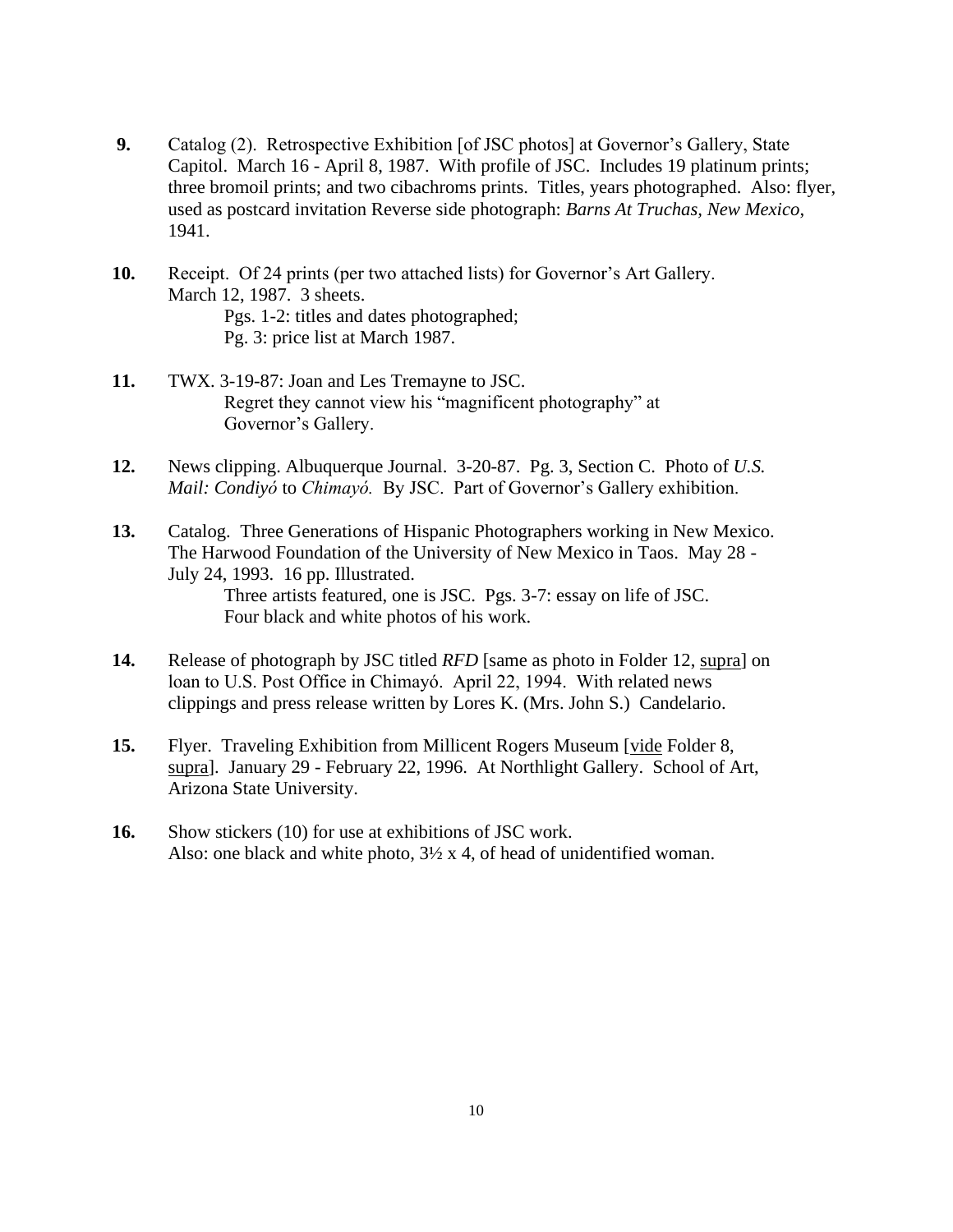### **SECTION VI**

### **PHOTOGRAPHS, INVENTORIES, PRICE LISTS**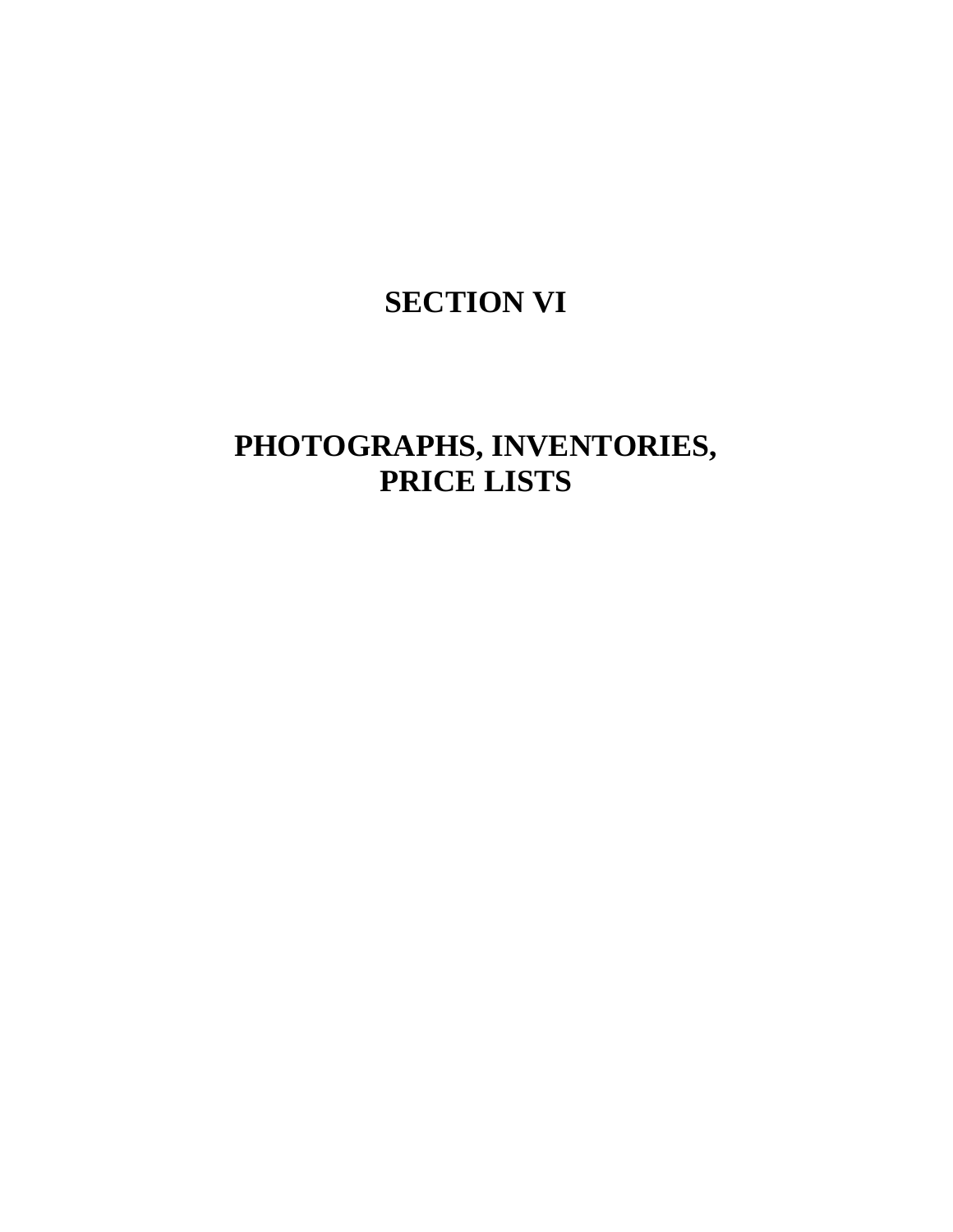[Most photographs have no identifying or descriptive comments. However, an unsigned Temporary Transaction Transmittal Sheet addressed to the Museum of New Mexico does shed some light on the material, and will be used in the descriptive notes below.]

#### **The material in this Section is to be found in Oversize Box 24.**

- **1.** Photograph, color. 8x10 Cibachrome. Native American profile with blue blanket around head. [Left in envelope as found.] Untitled.
- **2.** Photographs, color (3). 8x10 Cibachromes. Untitled. [Left in envelope as found.]  $=$  Aspen trees.
	- $=$  Red Clouds.
	- = Santa Barbara Mission.
- **3.** Photograph, black and white. 8x10. Untitled. Gelatin silver, modern print. Matachines.
- **4.** Proof (contact) sheets (27); fragments (3). Black and white Gelatin silver. Various New Mexico subjects, including Navajo portraits near Gallup and Northern villages and pueblos. [Left in envelope as found.]
	- (a) 8 (one a duplicate) with descriptive comments on reverse sides.
	- (b) 3 fragments.
	- (c) 19 without descriptive comments.
- **5.** Color contact sheets (7). Life in Northern New Mexico.
	- $= 2$ , 8x9<sup>3</sup>/<sub>4</sub>, have reverse-side comment:
		- "Gallup proof."
	- $= 3$ , various sizes, have reverse-side comment: "George Lopez bulto carver Chimayó, NM."
- **6.** Color photograph. 10½x13¼. Three Native American dancers.
- **7.** Photo album. Brown leather. Cover,  $9\frac{3}{4}x11\frac{1}{2}$ , labeled RUN WILD. [Film title.] Contains color photos.
	- $= 13$  shots from film.  $8x10$ .
	- $= 9$  shots from film.  $5x3\frac{1}{2}$ .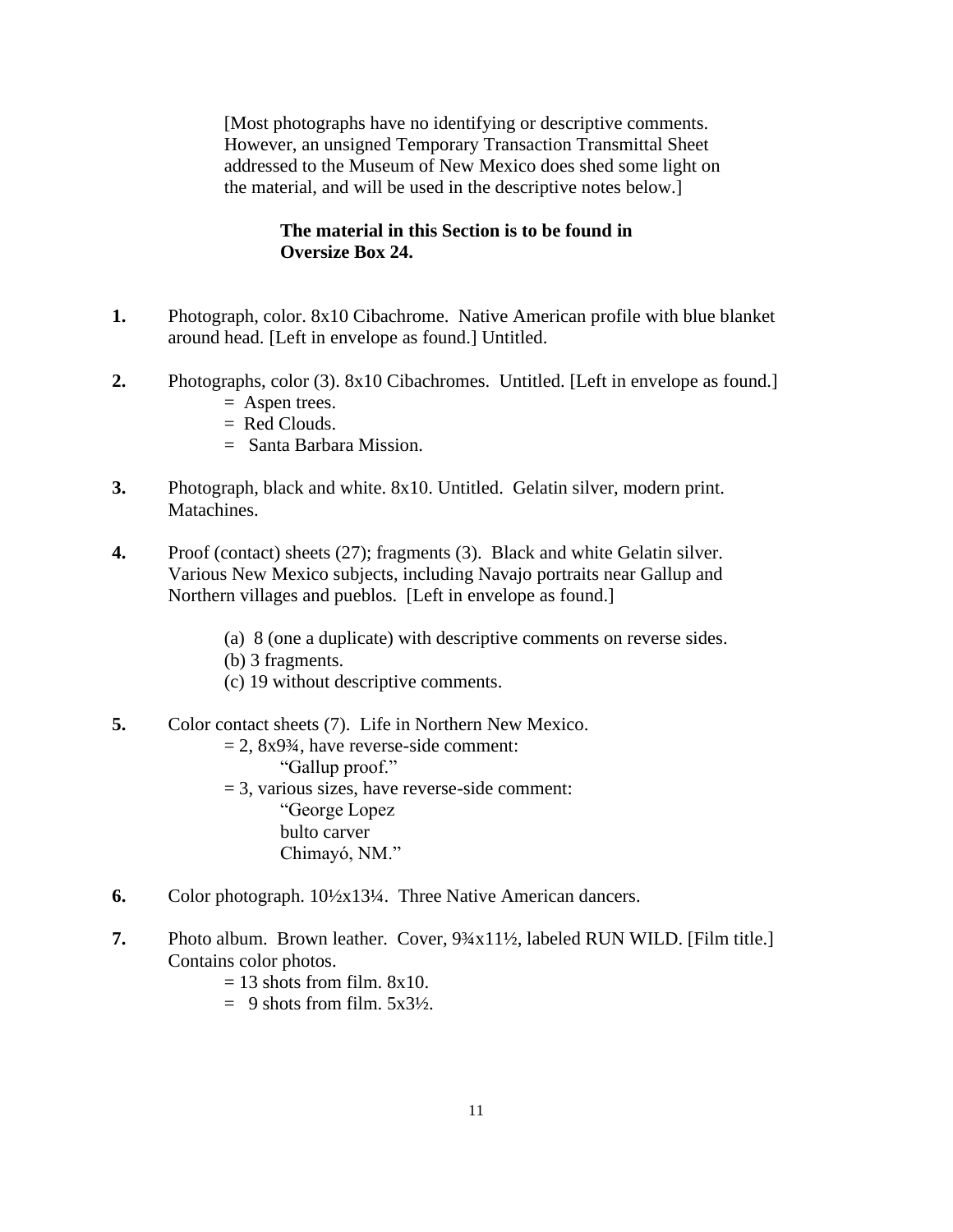Also some duplicates of the above are loose in the album.  $= 1$  color negative. 4x5. Loose in album.

- **8.** Screen credits. 1 sheet. Typewritten. Of RUN WILD.
- **9.** Georgia O'Keeffe. Portraits, black and white. By JSC. All but one in same clothes.
	- (a) 7 x9. Note on reverse side: "\*\*\*put in U.S. Camera 1947. Photo selected by Ed Steichen." [Vide U.S. Camera 1947, p. 273, for reproduction of this photo. Folder 10, infra.]
	- (b)  $= 7-x9$ . Same pose, but with kitten on her left shoulder. = Photocopy of same photograph.  $=$  Same picture. 3  $x4$ .  $=$  Same picture. 2½x3\_. Two copies.
	- (c) 5x7. Two (different) frontal studies, one with whimsical, closedeyes expression.
	- (d) 8  $x10$ . Photocopy. Study of O'Keeffe next to skull on mount. Different clothes.
- **10.** Book. U.S. Camera 1947. Editor, Tom Maloney, 392 pp. Photos by JSC on p. 273.
- **11.** Color photos (33), 4x6. Taken at unidentified JSC show opening; many of them of JSC.
- **11-A.** Temporary Transaction /Transmittal sheet. August 24, no year. Showing release of collection by Lores A. Klingbell, Estate representative, and receipt by Steve Yates, Curator.
- **12.** [Ibid.] Unsigned, typewritten. Different version. N.d.
- **13.** List of JSC prints (24). c. March 1987. 2 pp. Divided into groups of platinum prints (1-19); bromoil prints (20-22); and cibachrome prints (23-24), with titles, dates taken, and some descriptive comments. Preceded by short statement of platinum process and history of the prints.
- **14.** Price list. March 1987. 1 pg. [Multiple copies.] Same prints, except Nos. 1 and 5 omitted. Price range: \$500. to \$5,500.
- **15.** 2-4-80: Letter. Brandywine Galleries, Ltd. Albuquerque, N.M. to JSC.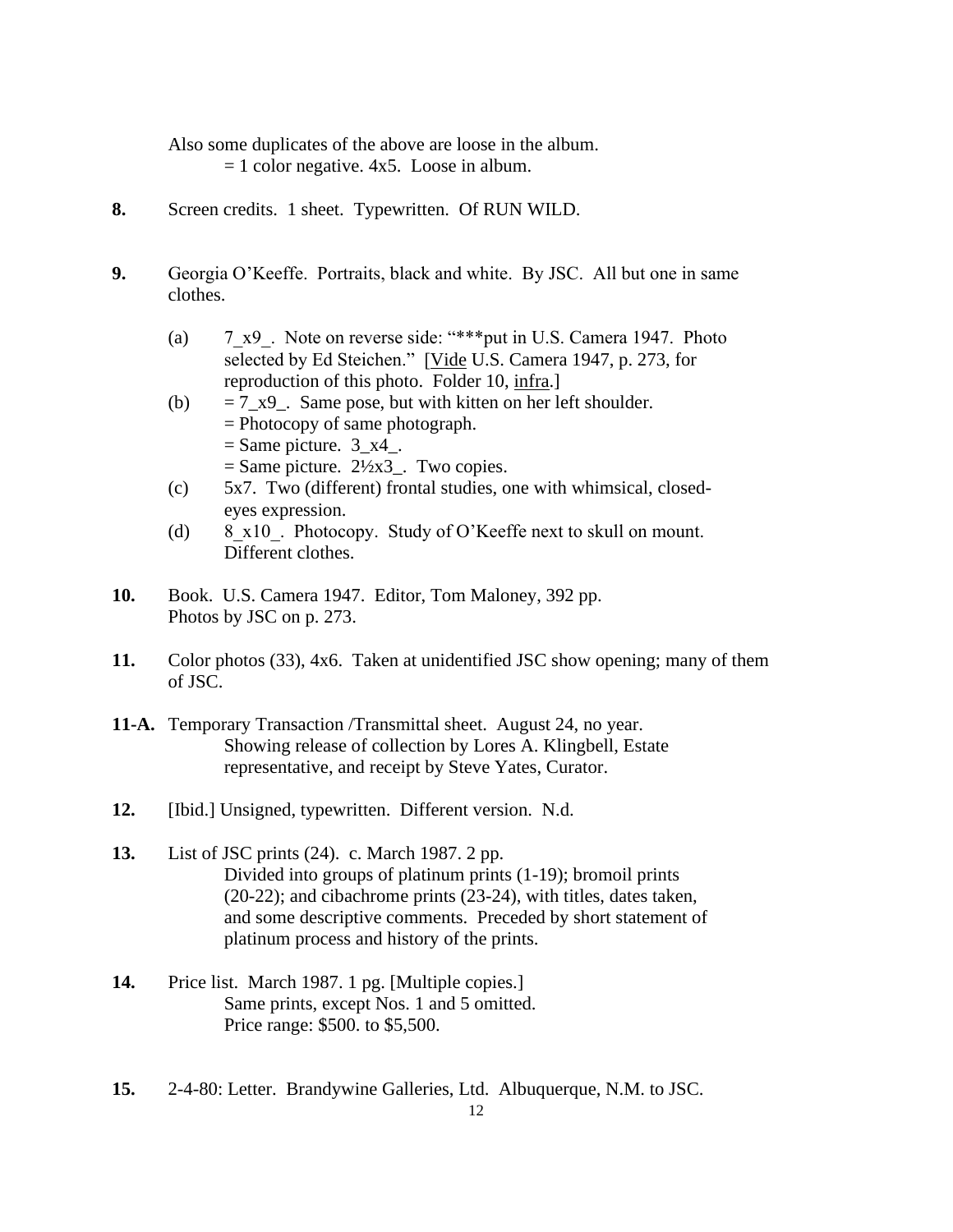Appraisal for insurance purposes. Lists 20 platinum prints in leather volume. Value: \$7,500.

**16.** 3-1-83: Letter. MFA [Steve Yates, Curator] to JSC. Expresses regret that JSC is terminating loan of photography book of New Mexico.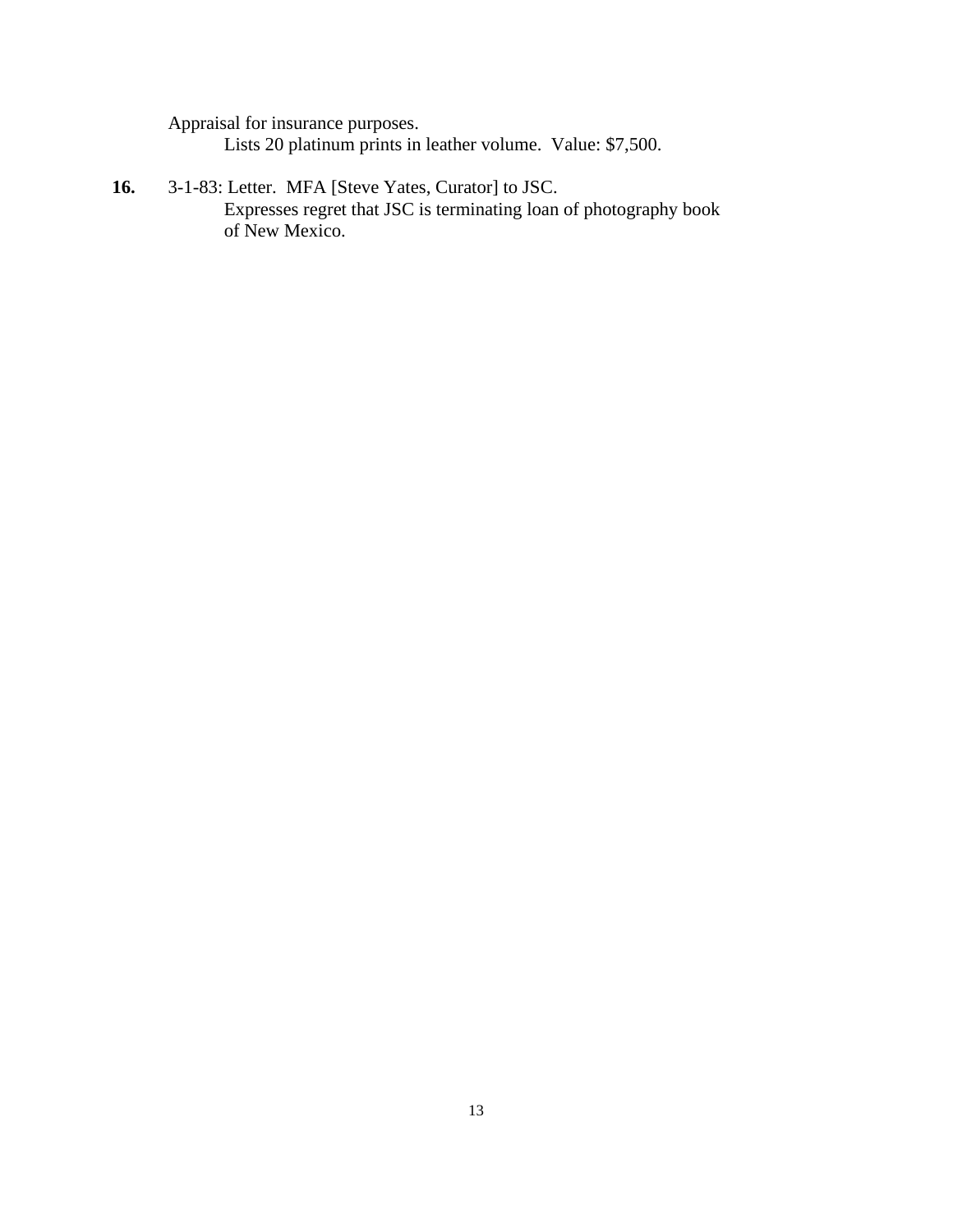### **SECTION VII**

### **PERSONAL LETTERS**

**- . -**

**MISCELLANEOUS MATERIAL**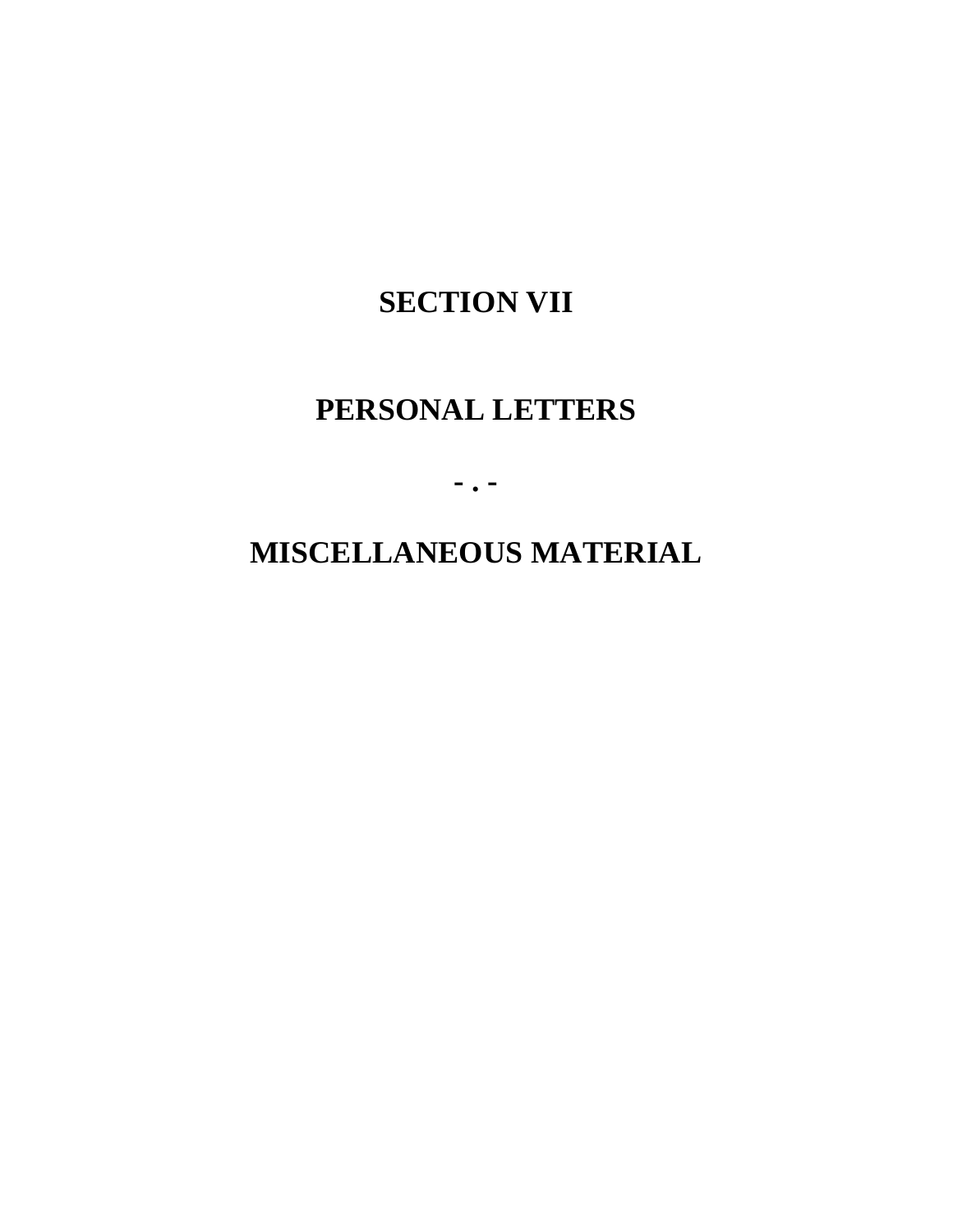#### **A. Personal Letters**.

Most of the following letters were written by Georgia O'Keeffe to John S. Canderlaria [JSC]. [*Their names will be assumed.* Where one or both parties are different, their names will be set forth.]

Only letters of special interest will be summarized; but all letters are catalogued.

\* \* \*

#### **1. 1941-1942**

**2. 1943**

| $11-9-41$ :                                 | Postcard. Edward Weston [EW] to JSC.<br>Will be away for two months.                                                                                     |
|---------------------------------------------|----------------------------------------------------------------------------------------------------------------------------------------------------------|
| $1 - 15 - 42$ :                             | Postcard. [Same parties]                                                                                                                                 |
| $8-13[?]-42:$<br>$8-20-42$ :<br>$8-26-42$ : | Letter.<br>Letter. Inviting JSC to her house in Abiquiu.<br>Postcard.                                                                                    |
| $11-[?]-42:$<br>$11-30-42$ :                | Letter. "You are a bad slave." [In a jocular sense.]<br>Letter. On letterhead of The Chief [Santa Fe<br>Railroad].<br>From on board train [to Chicago?]. |
| $12 - 10 - 42$ :                            | Letter. Suggests he take Vitamin B Complex pills<br>[for a cold].                                                                                        |
| 1943                                        |                                                                                                                                                          |
| $1-19-43$ :                                 | Letter. From Chicago. Announces that her show is<br>about to open there.                                                                                 |
| $2 - 12 - 43$ :                             | Postcard. EW to JSC. From Carmel, CA.                                                                                                                    |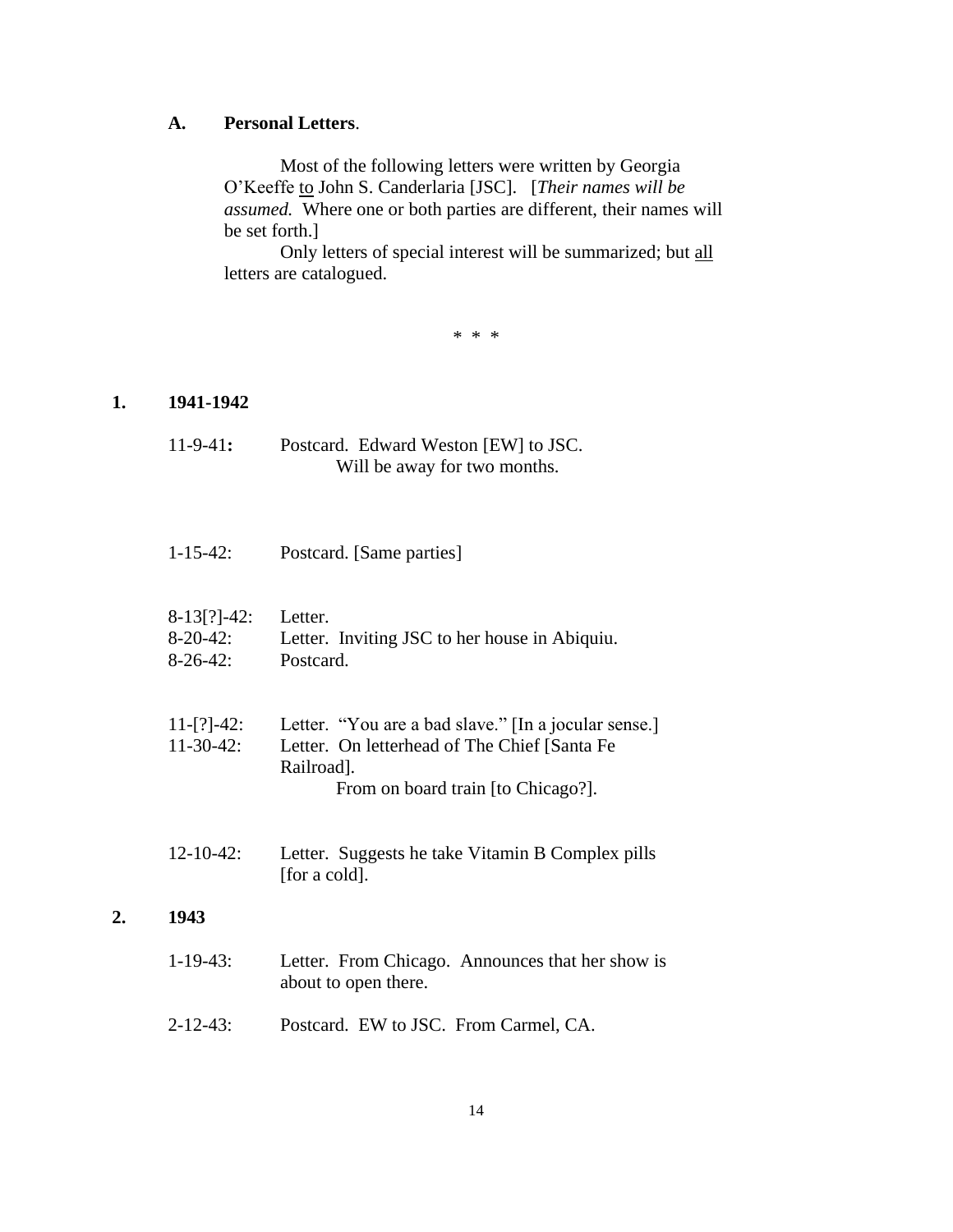| $3-10-43$ .     | Letter. 3 pp. Alfred [Stieglitz] enjoyed his<br>pictures; will write to him shortly. Chicago Tribune |
|-----------------|------------------------------------------------------------------------------------------------------|
|                 | did a story on her show on February 28: full page of                                                 |
|                 | her work in color.                                                                                   |
| $3 - 22 - 43$ : | Postcard. EW to JSC.                                                                                 |
| $3 - 25 - 43$ : | Letter. EW to JSC. Contains critique of his                                                          |
|                 | photographs, but adds: "don't let them satisfy you.                                                  |
|                 | I am still trying to improve after 40 years work."                                                   |
| $3 - 28 - 43$ : | Letter. Typewritten. Eliot Porter to JSC. Contains                                                   |
|                 | favorable critique compared with his unfavorable                                                     |
|                 | view of [JSC's] earlier work.                                                                        |
| $3 - 28 - 43$ : | Letter. Enclosing Announcement by An American                                                        |
|                 | Place of GOK show, 1942-1943 from March 27 to                                                        |
|                 | May 22. Lists 15 works by titles.                                                                    |
| $4 - 9 - 43$ :  | Letter. Alfred Stieglitz, An American Place                                                          |
|                 | [N.Y.C. Gallery] to JSC. 2pp.                                                                        |
|                 | Favorable review of JSC's photos.                                                                    |
|                 | Finds them "devoid of all                                                                            |
|                 | trickiness***artiness***remain true                                                                  |
|                 | to yourself***."                                                                                     |
| $4 - 9 - 43$ :  | Letter. Offers to sell "two or three," if he tells her                                               |
|                 | their prices.                                                                                        |
| $4-19-43$ :     | Letter. 2pp. Discloses that Museum of Modern Art                                                     |
|                 | wants some of his photographs for forthcoming                                                        |
|                 | show. GOK tells him not to agree: he must first do                                                   |
|                 | his own show.                                                                                        |
| $4 - 23 - 43$ : | Postcard. EW to JSC. Their plans adversely                                                           |
|                 | affected by war restrictions.                                                                        |
|                 |                                                                                                      |
|                 |                                                                                                      |

11-1-43: Letter. Asks him to send rug to 59E. 54 St. N.Y.C.

### **3. 1944-1945.**

| $1-6-44$ :     | Envelope. Georgia O'Keeffe to JSC.                                          |
|----------------|-----------------------------------------------------------------------------|
| $2 - 1 - 44$ : | Letter. Typewritten. Maria - to JSC. Congratulates<br>him on being drafted. |

2-2-44: Letter. Museum of Modern Art to JSC.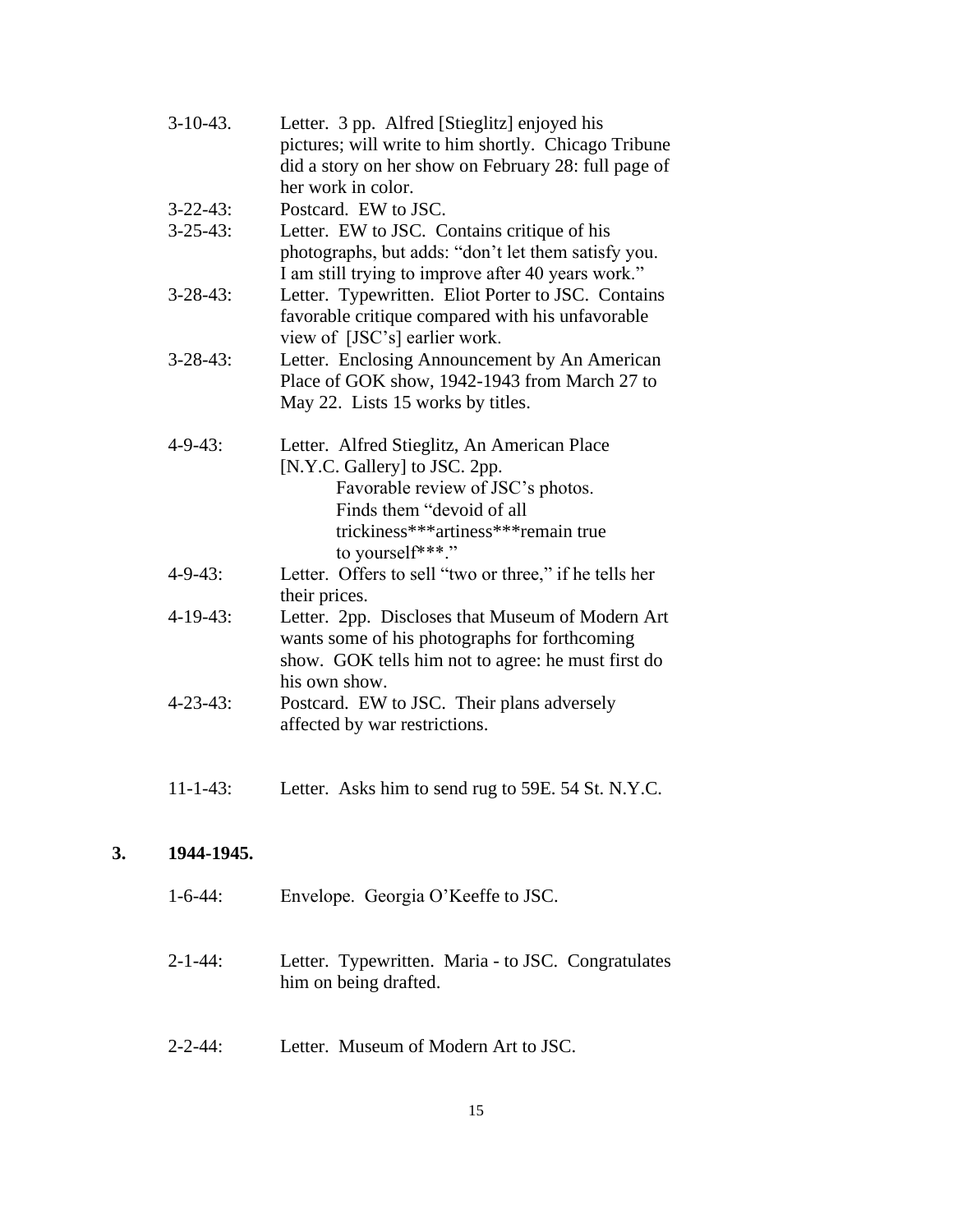| $2 - 2 - 44$ : | Letter. 3pp. |
|----------------|--------------|
|----------------|--------------|

| $6-[?]-44:$ | Letter. |
|-------------|---------|
|-------------|---------|

| 7-24-44:           | Letter. 2pp. Reports on sales of JSC photos.     |
|--------------------|--------------------------------------------------|
| $7-26$ [?] $-44$ : | Letter. States her pleasure at seeing JSC, Gayle |
|                    | [wife], and their baby at her Abiquiu house.     |

**4.** 1-2-45:Postcard. Front: *Black Cross*. By GOK at Art Institute of Chicago.

7-8-45:Letter. Invites him to visit her.

#### **B. Articles**.

**5.** The Journal of the Photographic Society of America. Vol. VIII, Number 8. October 1942.

> Pg. 385: Announces 1942 exhibition at the Museum of Art, Baltimore, MD, October 23-November 9. Back cover missing. Lists contributions of photography [catalog] at pp. 387-395. Includes JSC [p. 388] and photo submitted: *R.F.D. 1942*. Catalog is followed by pictures of many works, pp. 396-416, excluding JSC's. Various technical articles precede the catalog.

**6.** Brochure. The History of Photography in New Mexico. Art Museum, University of New Mexico, Albuquerque, N.M. Introduction by Beaumont Newhall. Exhibitions scheduled: Art Museum. April 1 - July 29, 1979. Tyler Museum, Tyler, TX. September 15 -

October 28, 1979. Roswell Museum, Roswell, N.M. November 18, 1979 - January 6, 1980.

Check list of photographers, titles of works, media. Pgs. 2-16. Illustration black and white.

**7.** Catalog. Visions 1987. A Survey of [N.M.] Fine Art Photography. At New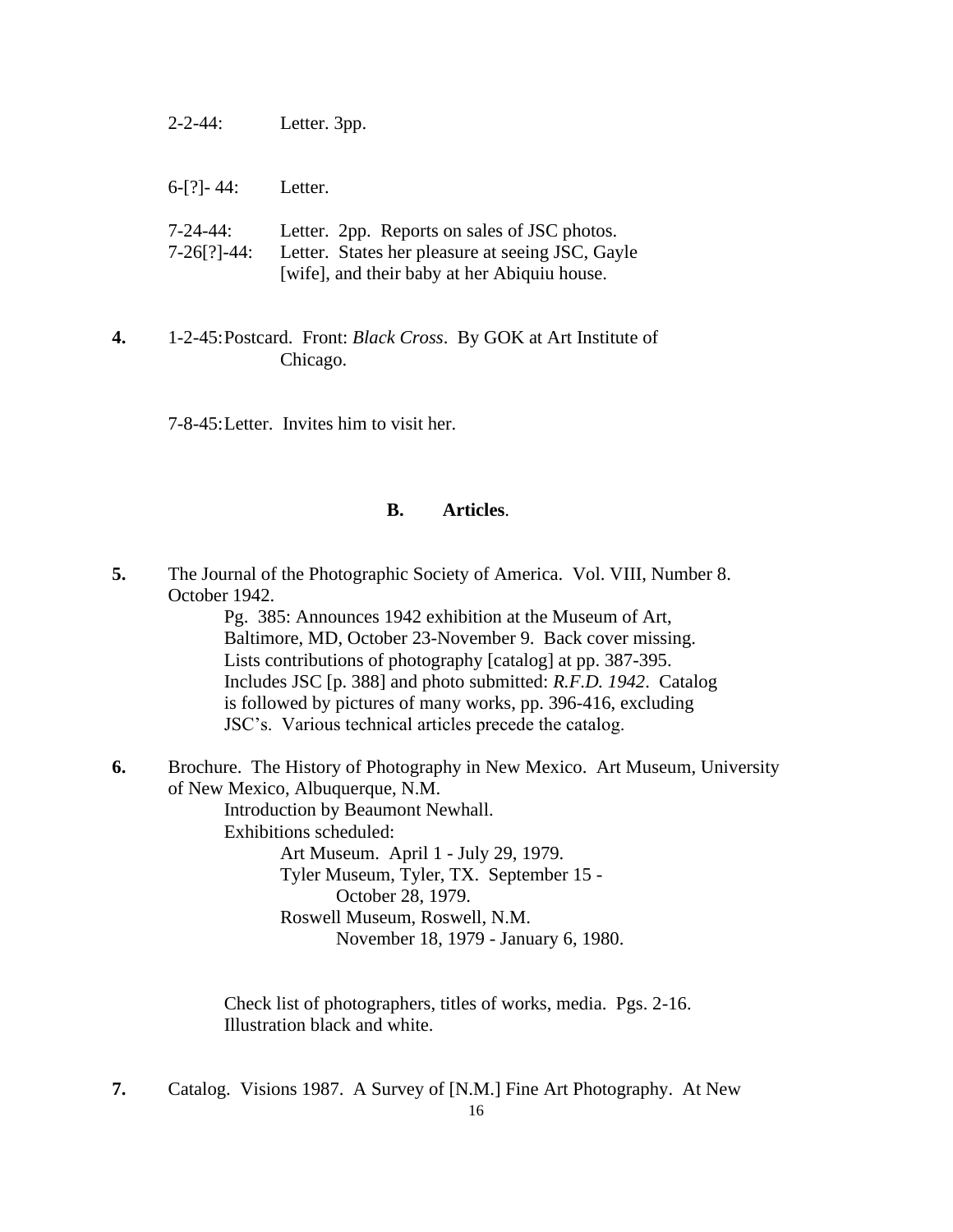Mexico State Fair. N.d.

Photographers listed with their works. JSC work included: *Boy By Chapel at Chimayó, 1942.*

#### **C. Recording Ventures.**

[A fragmentary record of various recording deals by JSC. Evidently Vick Knight (VK) was acting on behalf of JSC.]

- **8.** Agreement and Assignment. Augustine Hernandez, Dawson, NM. to JSC. 2cc. Signed by Hernandez before Notary Public. January 14, 1950. 2pp. For "valuable consideration," he transfers and assigns his recorded singing of 14 Spanish songs [listed and named] to JSC, together with all commercial and literary rights therein.
- **9.** JSC Indian Songs. Nomenclature. [So described.] 5pp. N.d. 42 songs, each numbered with descriptive comments.
- **10.** Fold-over leaflet. Indian Songs of the Southwest. A record album for sale. 13 songs listed. \$5. Thunderbird Records. Albuquerque. N.d. Description of singing methods of the Southwest Indians.
- **11.** Letterhead, sample. JSC.
- **12.** News clipping. N.d. Taos Star. Section A, p.2. Reports on JSC's venture into Indian music. Photo of Navajo Yiebechia Dance. By JSC.
- **13.** Miscellaneous correspondence.
	- 10-17-62: Philips Records [Lew Riezner] to JSC. Interested in hearing his Spanish recordings.
	- 10-20-62: Drummark Record Company [Anthony John Spaguola] to who it may concern. Appoints JSC his agent with 10% commission.
	- 4-5-66: Receipt for JSC master tapes, eight boxes with titles of contents. Signed by Mrs. Alva Simpson Jr.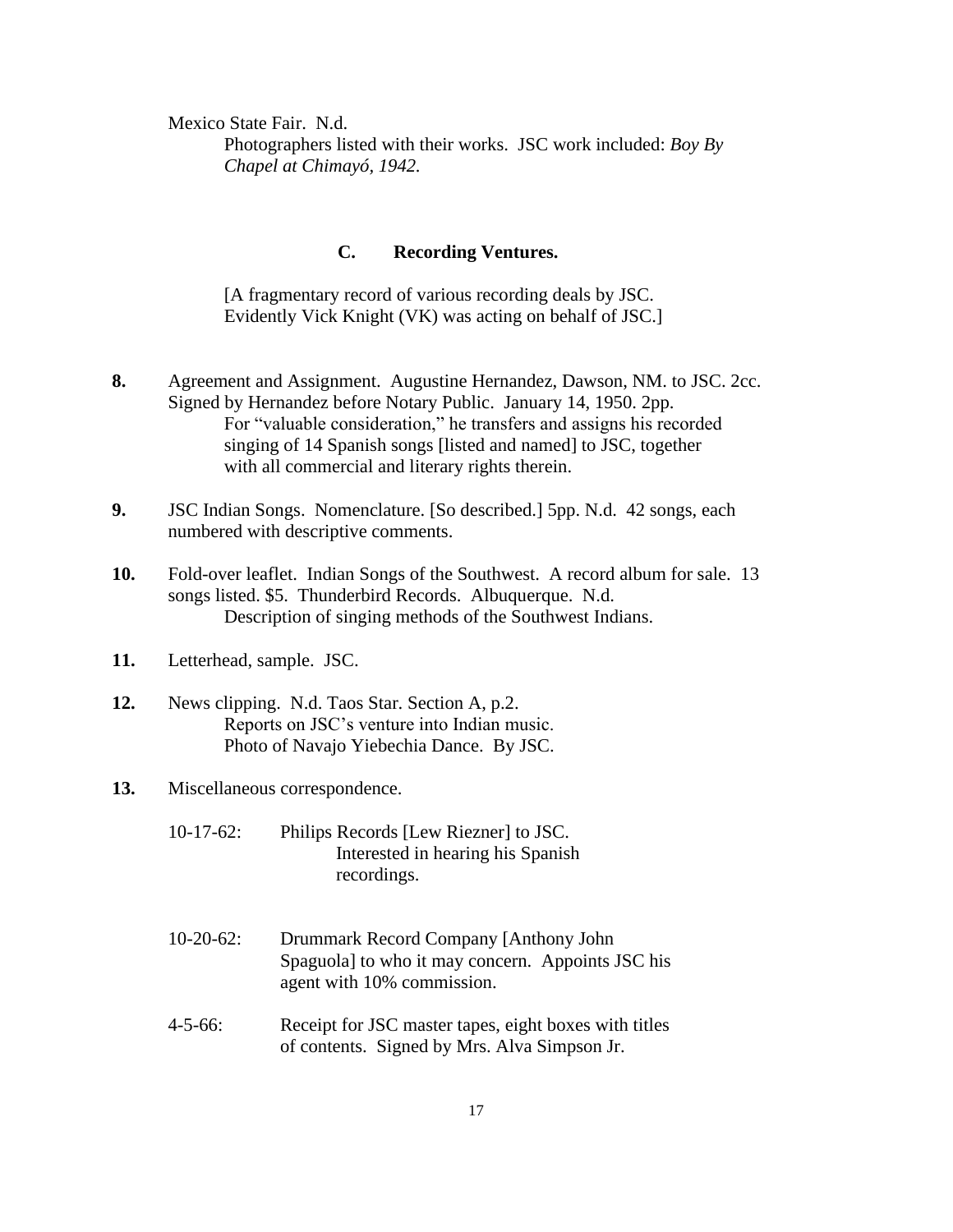| $6 - 23 - 70$ :<br>Dunhill International List Company, Inc. [Robert]<br>Dunhill] to JSC.<br>Explaining his listing facilities. |                                                                                |  |  |
|--------------------------------------------------------------------------------------------------------------------------------|--------------------------------------------------------------------------------|--|--|
| $3 - 31 - 73$ :                                                                                                                | Key Records [Vick Knight (VK)] to JSC.<br>Explaining his sales methods.        |  |  |
| $4 - 1 - 73$ :                                                                                                                 | JSC to VK.<br>Enclosing his Indian album                                       |  |  |
| $4 - 14 - 73$ :                                                                                                                | VK to JSC.<br>Setting up deal [?].                                             |  |  |
| $5 - 27 - 73$ :                                                                                                                | Round Table Music [VK] to JSC.<br>Progress report.                             |  |  |
| $8-20-73$ :                                                                                                                    | JSC to VK [Kay Records].<br>Enclosing tentative record jacket.                 |  |  |
| $8-28-73$ :                                                                                                                    | Round Table Music [VK] to JSC.<br>Advising him how to make foreign<br>deal.    |  |  |
| $6 - 25 - 75$ :                                                                                                                | VK to JS.<br>Progress report. [None.]                                          |  |  |
| $3 - 8 - 78$ :                                                                                                                 | Children's Book and Music Center [Miriam]<br>Sherman] to JSC.<br>Solicitation. |  |  |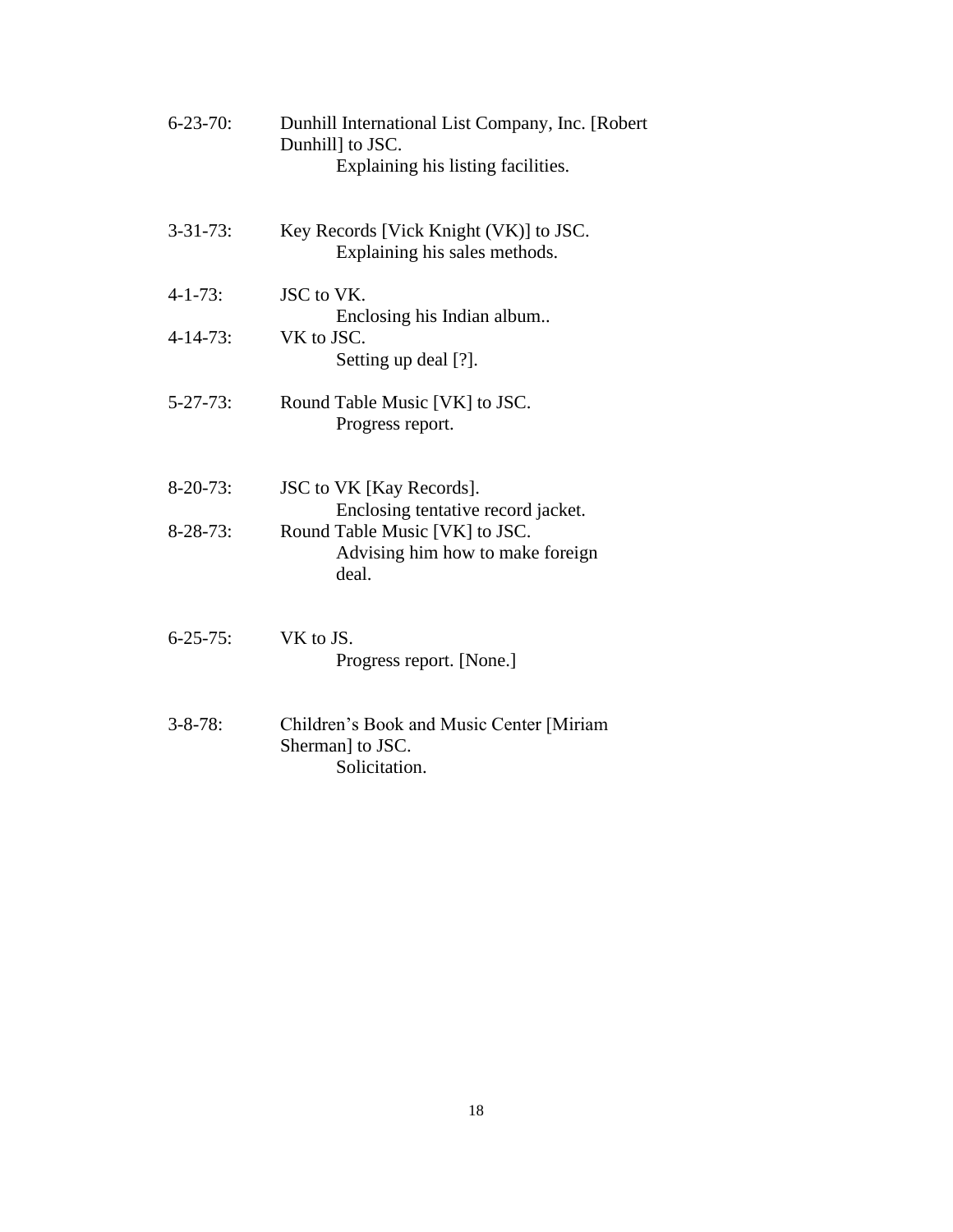- 5-2-78: Arizona State University [J. Richard Haefer, Ass't Prof. Music] to JSC. Seeks permission to re-issue one of JSC's dance songs.
- 12-26-89: JSC to George Aravalo, N.Y.C. Granting him permission to use one of his Indian songs.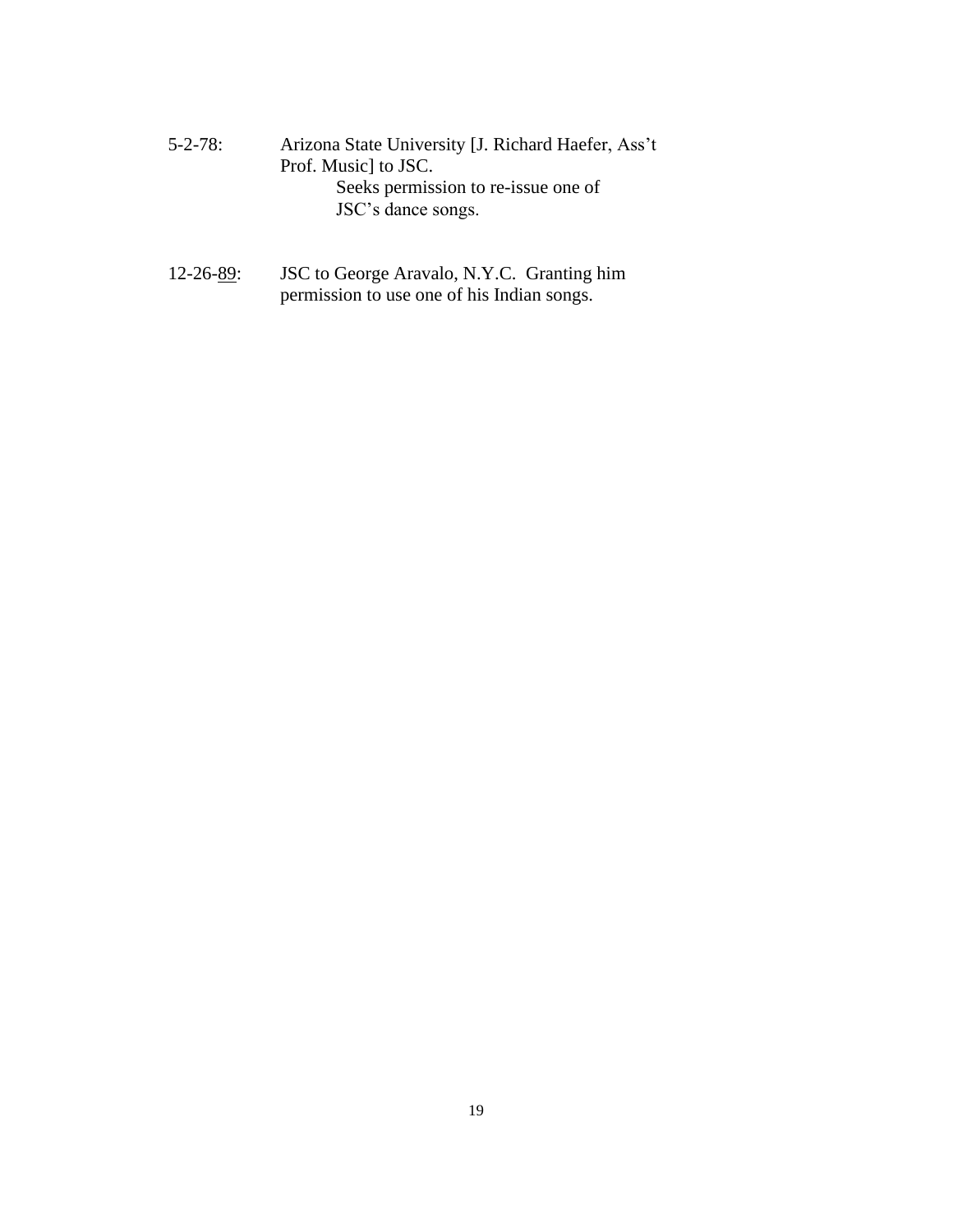## **ADDENDUM NUMBER 1**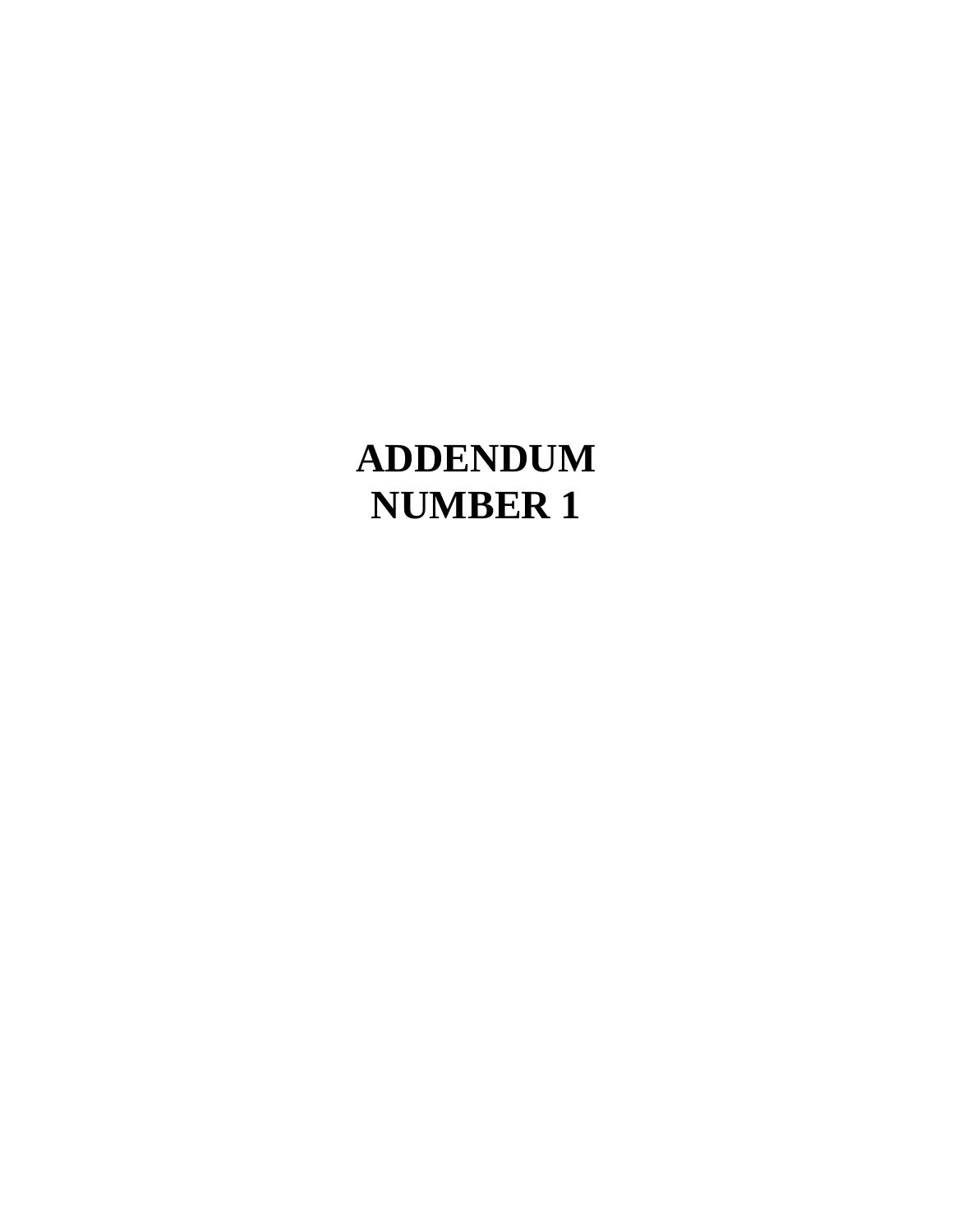#### Addendum No. 1

Subsequent to the completion of work on the material comprising the primary portion of the John Candelario Collection (Boxes 94-95, O.B. 24], his widow, Lores Alice Klingbell Candelario, donated and sold additional material to the MFA. It is digested in the following pages of this addendum (see Table of Contents, at supra) and is stored in **Box 122.** Some of the material overlaps (but does not duplicate) items in the primary portion.

The Candelario material is divided between the MFA and the Photography Archives of the History Library of the Palace of the Governors. Additional material is retained in the estate files. Each of these sources maintains its own inventories and is available on request. Records in the MFA are itemized in this Candelario digest and in the Registrar's Office.

Material in this Addendum is assembled under the following headings.

Section VIII. Biographic and autobiographic material.

- Section IX. Literary enterprises.
- Section X. Photographs (photocopies)
- Section XI. Miscellaneous
	- A. Correspondence, memorandums
	- B. Locations of materials.
	- C. Temporary transaction/transmittal sheets; acquisition proposal.
	- D. Last Will and Testament, JSC.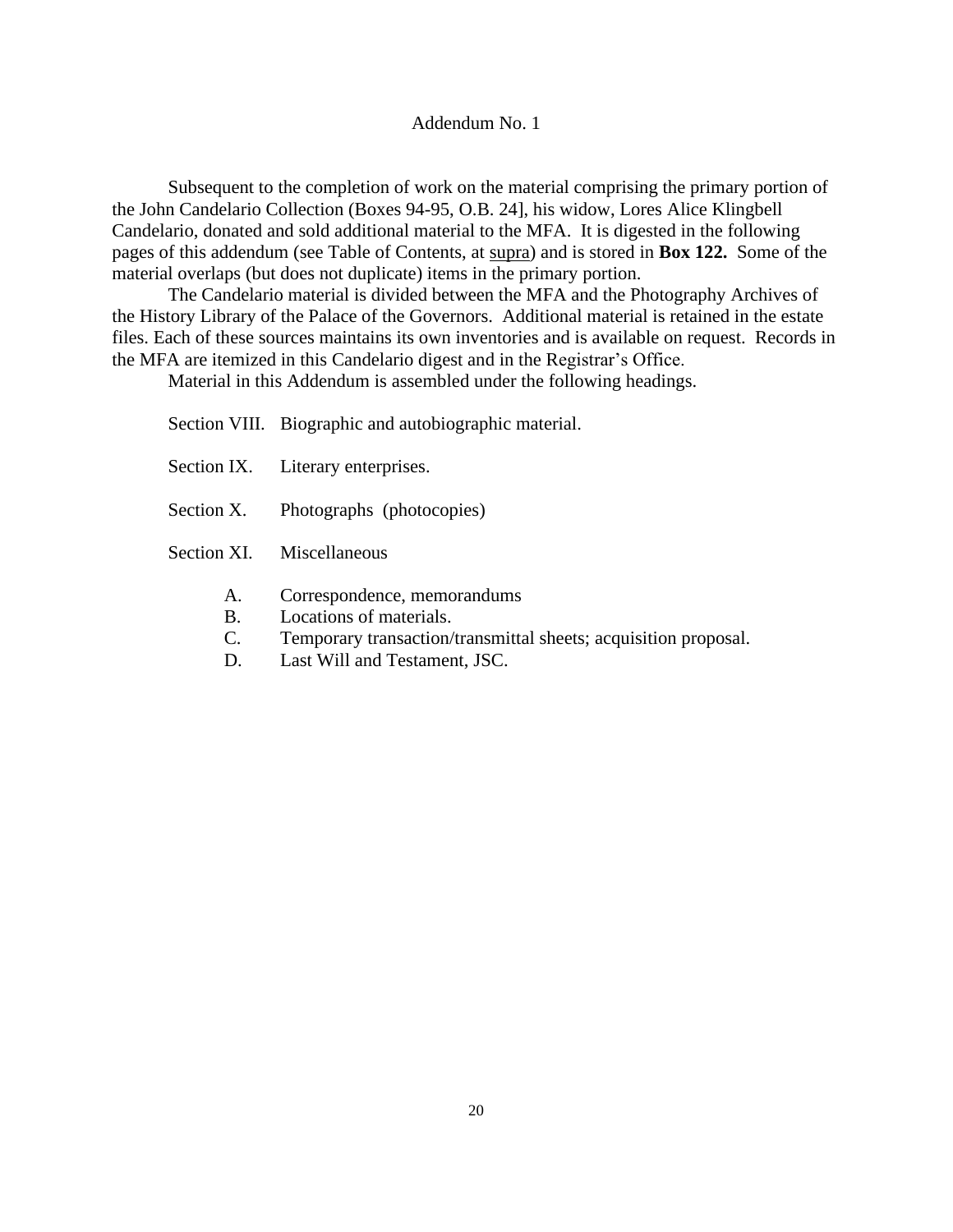## **SECTION VIII**

## **BIOGRAPHIC & AUTOBIOGRAPHIC MATERIAL**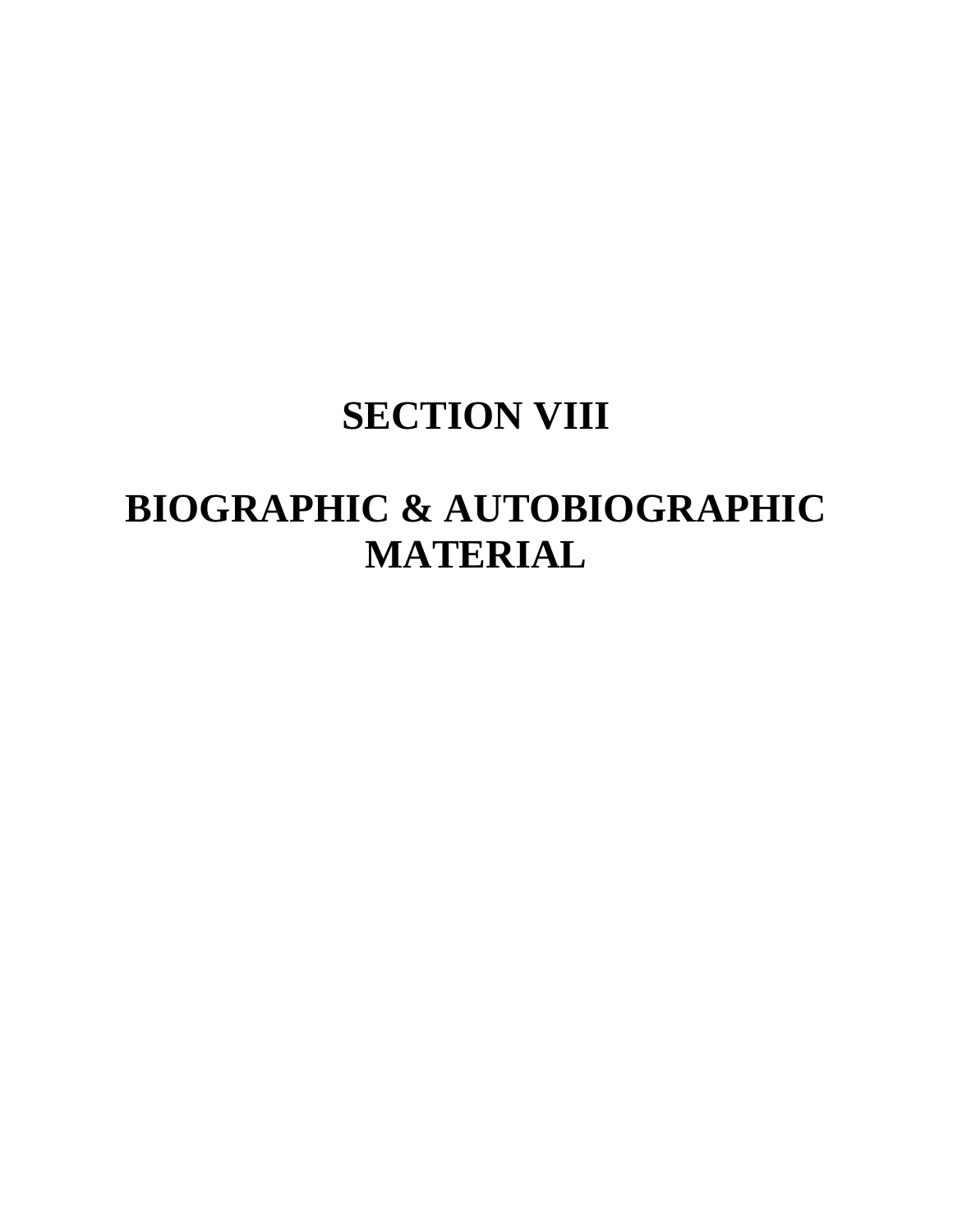- **1.** Biographic statement relating to Joseph S. Candelario [hereafter JSC]. Mentions his death in 1993 and his instructions for his photographic, audio, and film archive to be offered to the MFA for acquisition. Lists categories, numbers of items, etc. Calls attention to present storage of some materials at the Photographs Archives of the History Library of the Palace of the Governors and in the Collections Department of the Museum of Fine Arts [hereafter MFA].
- **2.** Profiles (4) of JSC. Various versions of autobiographic statements. N.d.
- **3.** Biographic statements (2) relating to son Christopher. [Slightly different versions.] N.d.
- **4.** Biographic statement relating to grandson Shan. N.d.
- **5.** Autobiographic statement, computer printout, by JSC. 3 pp. N.d.
- **6.** Autobiographic statement by JSC written in 1984.
- **7.** List. 1 pg. Other career endeavors. Prepared by Lores Alice Klingbell Candelario. = Motion picture producer.

Motion picture companies (listed). Award winning films (listed). Other films (listed).

- = Recording companies. Candelario recordings. Thunderbird Records.
- = Commercial printing company. Custom Craft, Ltd.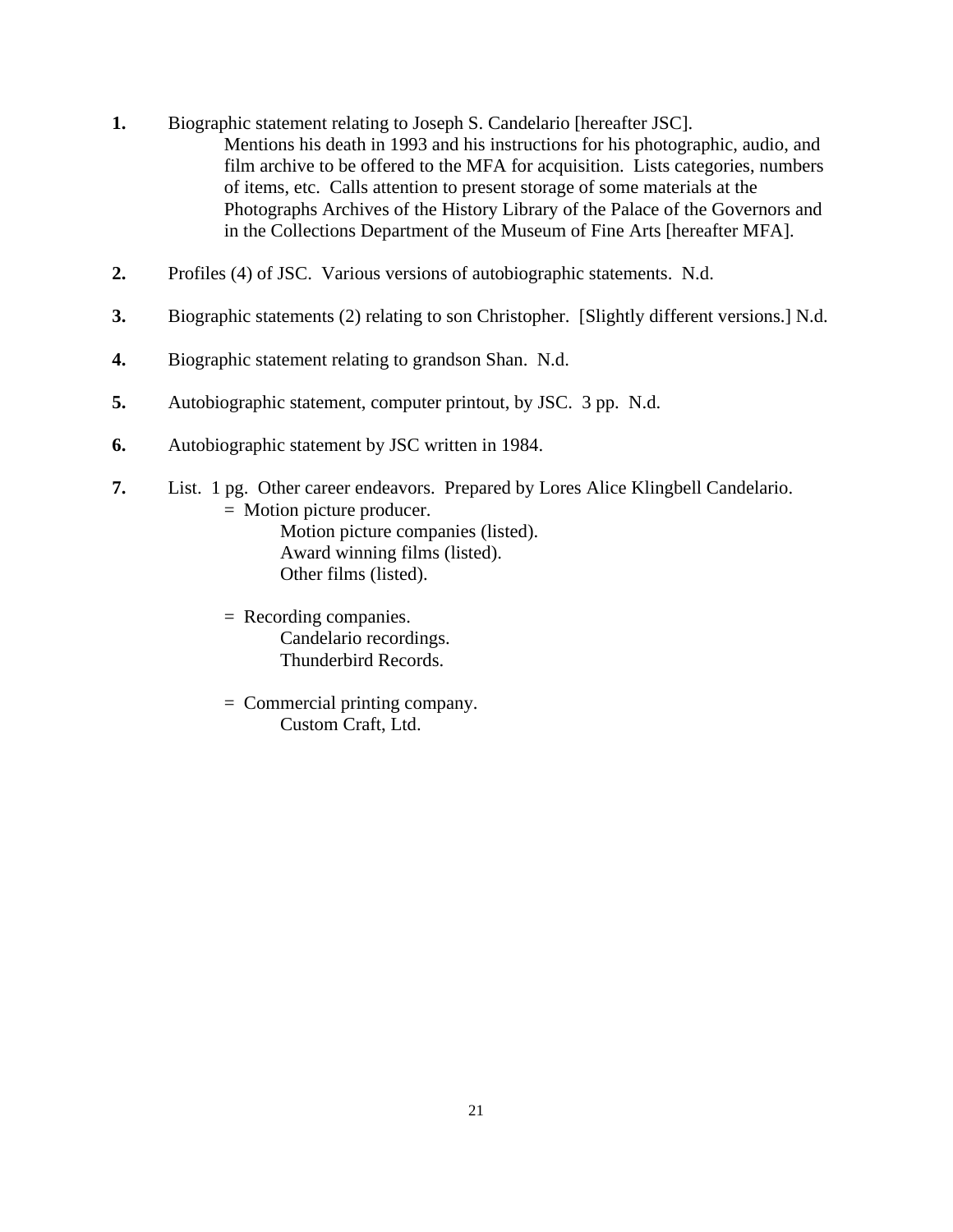## **SECTION IX**

## **LITERARY ENTERPRISES**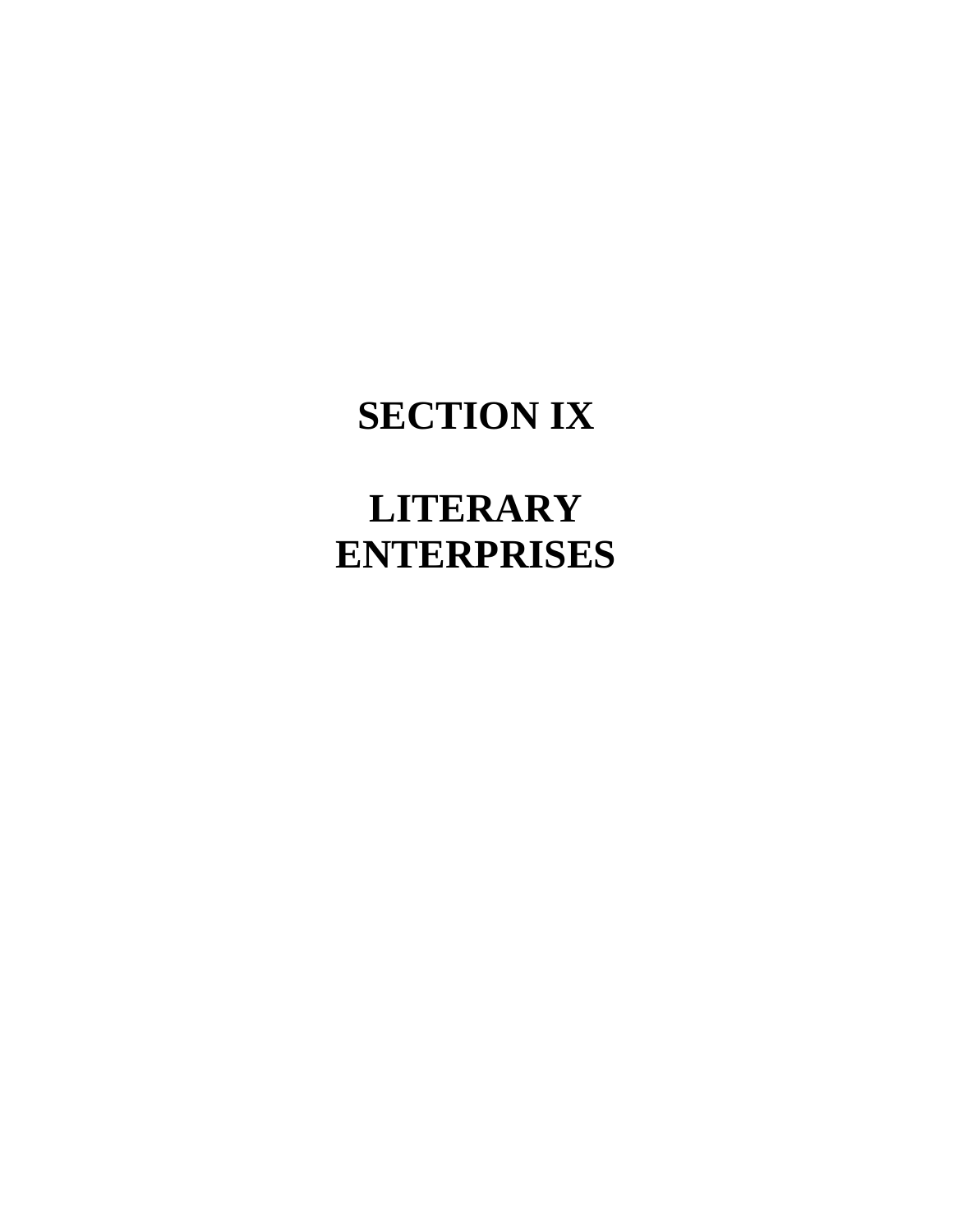[This material is in the form of Computer Printouts. The pages are mostly not numbered.]

- **1.** Manuscript. Play. <u>Beauty and the Beast</u>. Mirror the Dark One. An Original TV Screen Play. By JSC. Copyrighted 1989. 72 pp. Cover sheet. Story ideas. Play.
- **2.** Synopsis. Original story. 2 cc., one 6 pp., other missing a pg. By JSC. N.d. Cover sheet indicates membership in Writers Guild of America. Story about Paco, a twelve year-old boy.
- **3.** Letter. 12-19-88: JSC to "Dear Gordon." 6 pp. Reviews his career experiences.
- **4.** Synopsis. Treason At The Top. By JSC. 12 pp with an earlier print-out. N.d. Exposé on Henry A. Wallace. Vice-President, Secretary of Agriculture, Secretary of Commerce, etc., alleging he "gave secrets that helped Russia" and calling his activities "treason."
- **5.** Short story. Good-By Hunter Good-By. By JSC. 5 pp with an earlier print-out. N.d. Story about Mitch Sanger, a hunter, who killed another hunter.
- **6.** Essay. Platinum Printing. By JSC. 12 pp. with an earlier print-out. N.d. Explains in technical detail the platinum printing process.
- **7.** Program. Astronomical studies by various individuals. N.d. Commences with glossary of terms.
- **8.** Study. Applications of Biorhythms In Business and Professional Life. By Bill McGinnis. 5 pp. July 5, 1987. Copyright Bill McGinnis. 1987. Basis, applications (physical, emotional, intellectual; compatibility.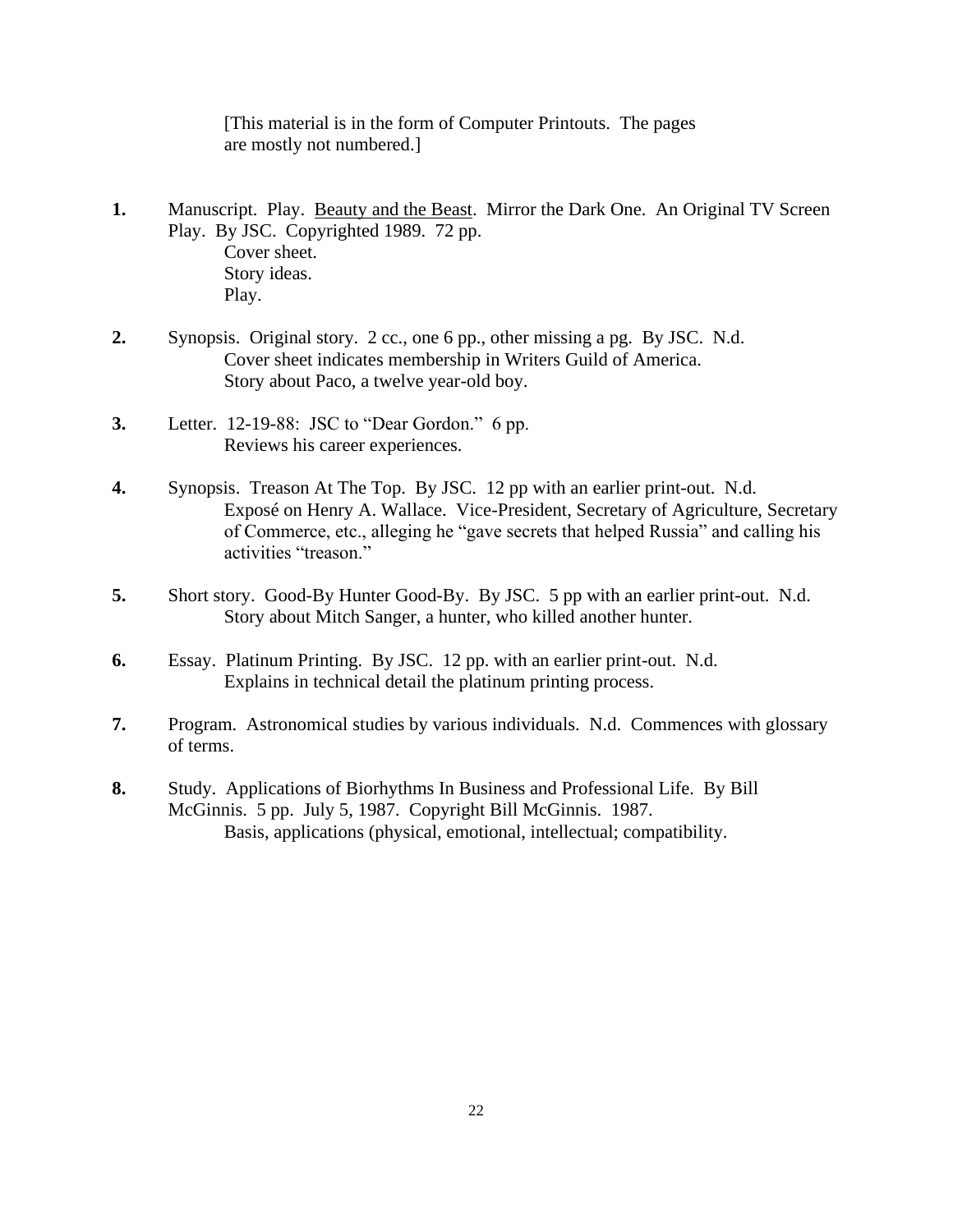# **SECTION X**

## **PHOTOGRAPHS**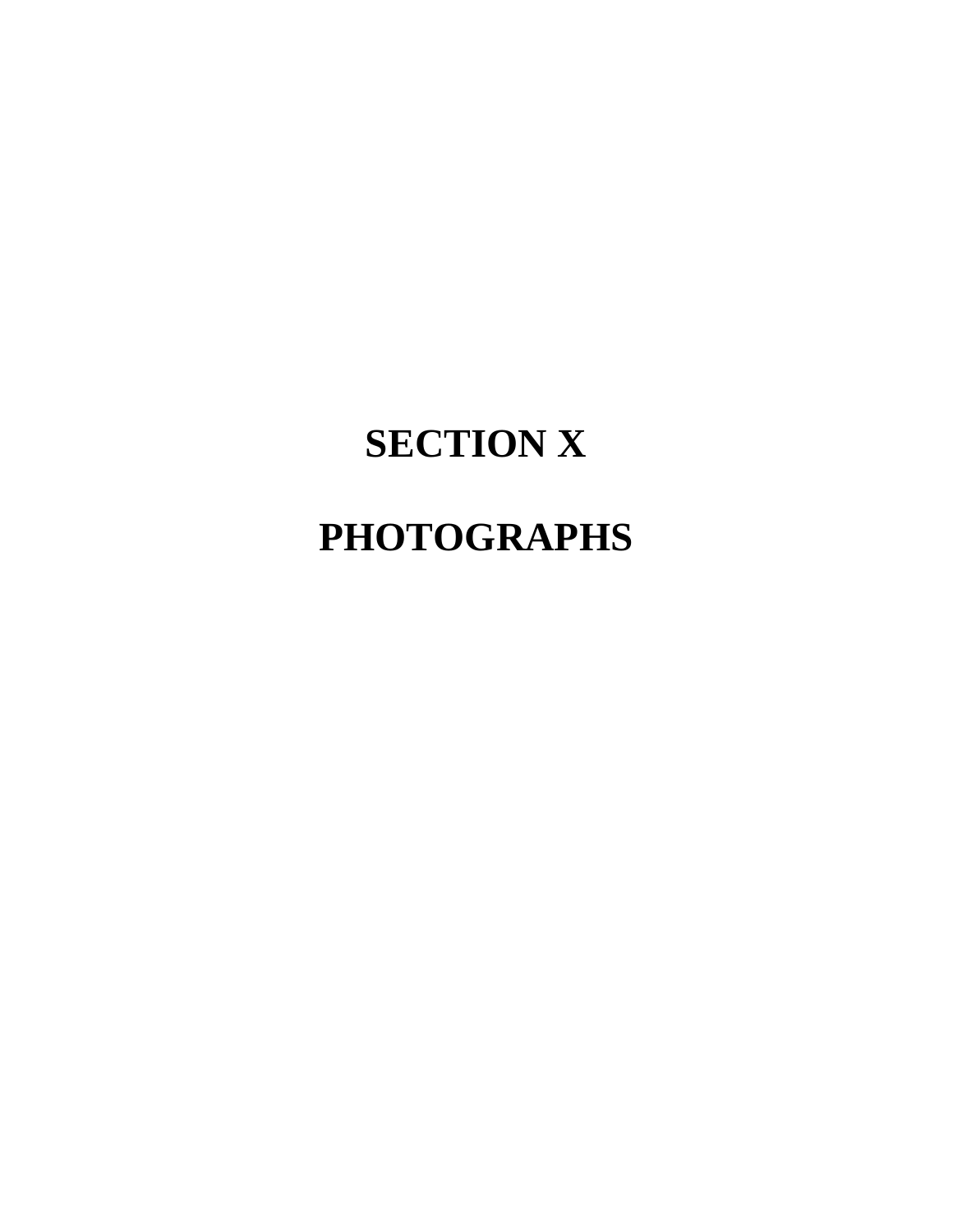[The pictures in this Section X are photocopies of prints and negatives either in Collections at the MFA or in the Photograph Archives of the Palace of the Governor.]

- **1.** JSC platinum portfolio (6). Partial.
- **2.** JSC contact prints (52 sheets). Many contain multiple prints. Many are photos of O'Keeffe.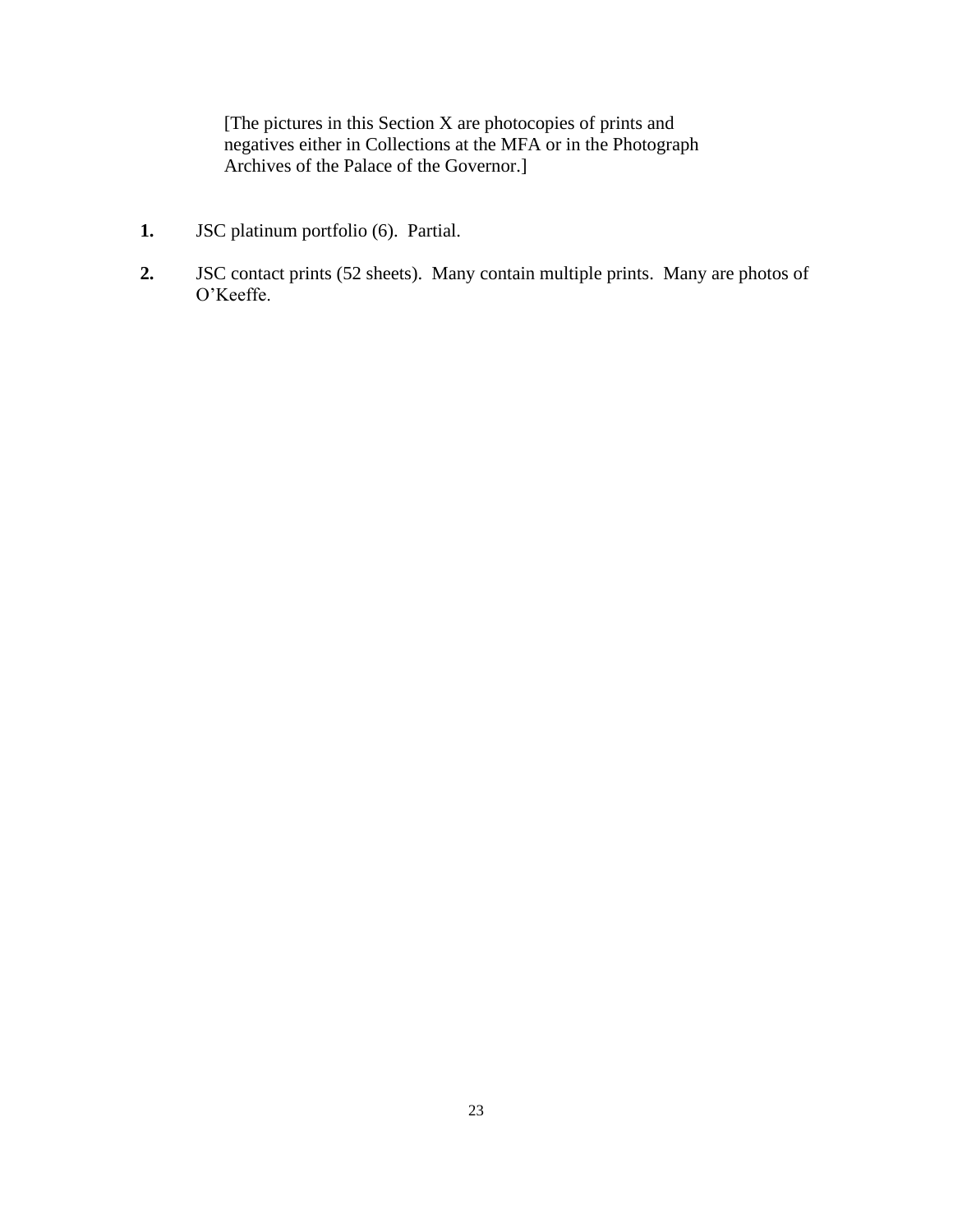## **SECTION XI**

## **MISCELLANEOUS**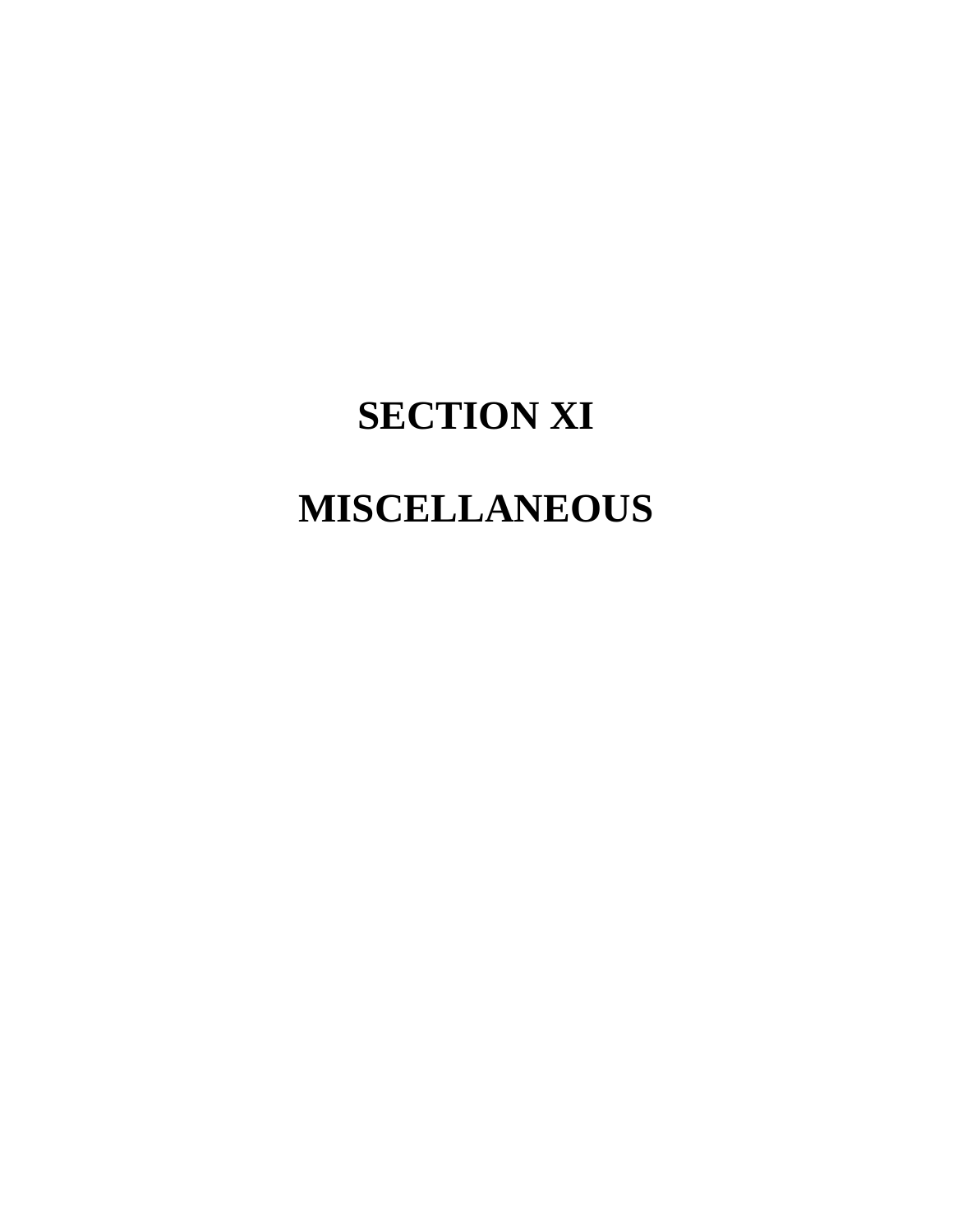| Correspondence, memorandums.<br>А. |  |
|------------------------------------|--|
|------------------------------------|--|

| 1941-1987 |                 |                                                                                                                                                                                                                                                                                          |
|-----------|-----------------|------------------------------------------------------------------------------------------------------------------------------------------------------------------------------------------------------------------------------------------------------------------------------------------|
| 1.        | $10-7-41$ :     | [Sender ?] to JSC. From Kansas City, MO. Comments on conditions in<br>K.C. Mentions "my pupil Rowena Frith" who is "top of the quality list in<br>American Photography***."                                                                                                              |
|           | <b>By</b>       | Attached: List of Ten Illustrated Talks on Picture Grammar and Composition.                                                                                                                                                                                                              |
|           |                 | Nicholas Haz. [Describes each topic.]                                                                                                                                                                                                                                                    |
|           | c. $3-44$ :     | Museum of Modern Art, NYC. Photography Center. [Incomplete.]<br>Lists six "rising" photographers [some names missing] whose<br>works are to be exhibited March $1 -$ April 30, 1944. One of<br>them JSC and a biographic sketch.<br>Checklist of JSC works (17) with descriptive titles. |
|           | $6-15-67$ :     | Museum of Modern Art, NYC [Peter C. Bunnill] to JSC.<br>Accepts his gift of photographs.<br>Seeks titles, dates, etc.                                                                                                                                                                    |
|           | $2 - 8 - 87$ :  | JSC to Arthur H. Wolf [Millicent Rogers Museum, Taos].<br>Discloses that his photo training was largely self-taught.                                                                                                                                                                     |
| 2.<br>Van | $3 - 30 - 93$ : | Museum of Modern Art [Virginia Dodier, Study Center Supervisor] to                                                                                                                                                                                                                       |
|           |                 | Deren Coke, Santa Fe.<br>Encloses list [3-44, supra] which includes JSC.<br>Mentions Kathy Vargas, who is organizing exhibition titled<br>"American Voices for 1994 Photofest", and has interest in JSC.                                                                                 |
|           | 11-29-93:       | The Royal Photographic Society, Bath, England to Lores Candelario.<br>Acknowledges word of JSC's demise.<br>[October 1993].                                                                                                                                                              |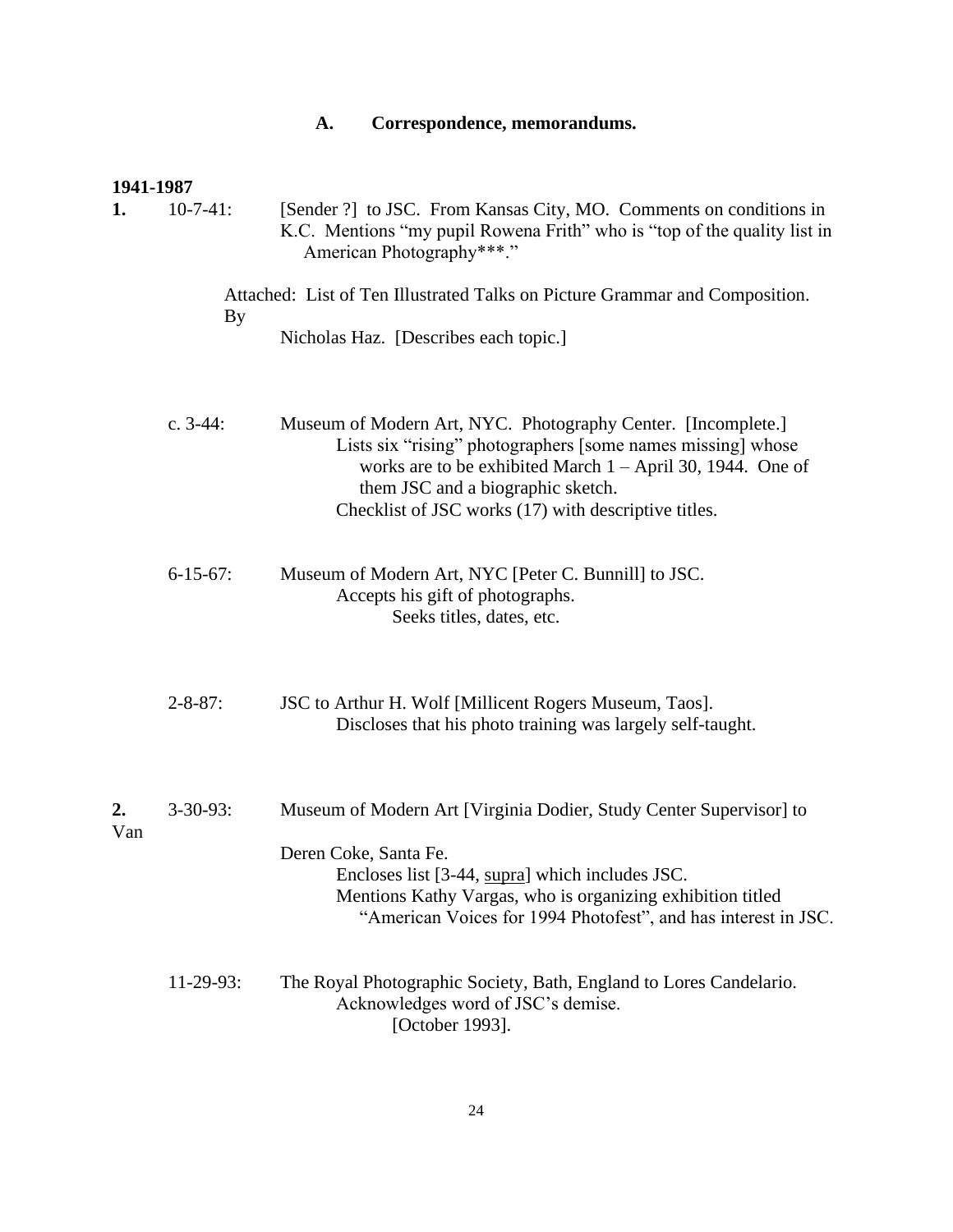### **1994**

| 3.         | $3-18-94$ :  | Lores Candelario [Klingbeil] to Steve Yates. Longhand, 3 pp.<br>Encloses a list of photo books.<br>Enclosure: list of ten books [titles, authors, dates, etc.].                                        |
|------------|--------------|--------------------------------------------------------------------------------------------------------------------------------------------------------------------------------------------------------|
|            | $7-12-94:$   | Museum of Modern Art to Lores Candelario.<br>List 20 works in the collection of the Dept. of Photography.                                                                                              |
|            | $7-28-94$ :  | Attached: Longhand list. Right-hand margin: descriptive comments.<br>Thomas W. Collins Jr. to Lores Candelario.<br>Enclosing photocopies (3) of three images by JSC with which<br>widow is unfamiliar. |
|            | $10-10-94$ : | Lores Klingbeil to Echo Ridge Homes Cooperative Barring family<br>members from co-op apartment.                                                                                                        |
| 4.         | Deleted.     |                                                                                                                                                                                                        |
| 1995<br>5. | $1-19-95$ :  | Tom McCarthy [Mgr. Video, MNM] to Lores Candelario.<br>Thanking her for gift of 16 mm. films and reels of audio tape.<br>Descriptive detail.                                                           |
|            | $10-4-95$ :  | Memorandum. Steve Yates [MFA] to Stuart A. Ashman [Director, MFA].<br>Discusses Lores Candelario's plan.                                                                                               |
|            | $11-14-95$ : | Lores A. Klingbeil to Steve Yates<br>Announces she is prepared to negotiate sale of prints and archive<br>materials.                                                                                   |
| 1996-1997  |              |                                                                                                                                                                                                        |
| 6.         | $8-1-96$ :   | Lores Klingbeil to MFA [Steve Yates]. 12 pp.<br>- Lists and reviews the photographic estate of JSC.                                                                                                    |
|            |              | Appraises value of each platinum print (15). Total: \$43,000.<br>- Details various B & W negatives $(5,000)$ , color transparencies,<br>negatives, etc.                                                |
|            |              | Sets forth 13 categories:                                                                                                                                                                              |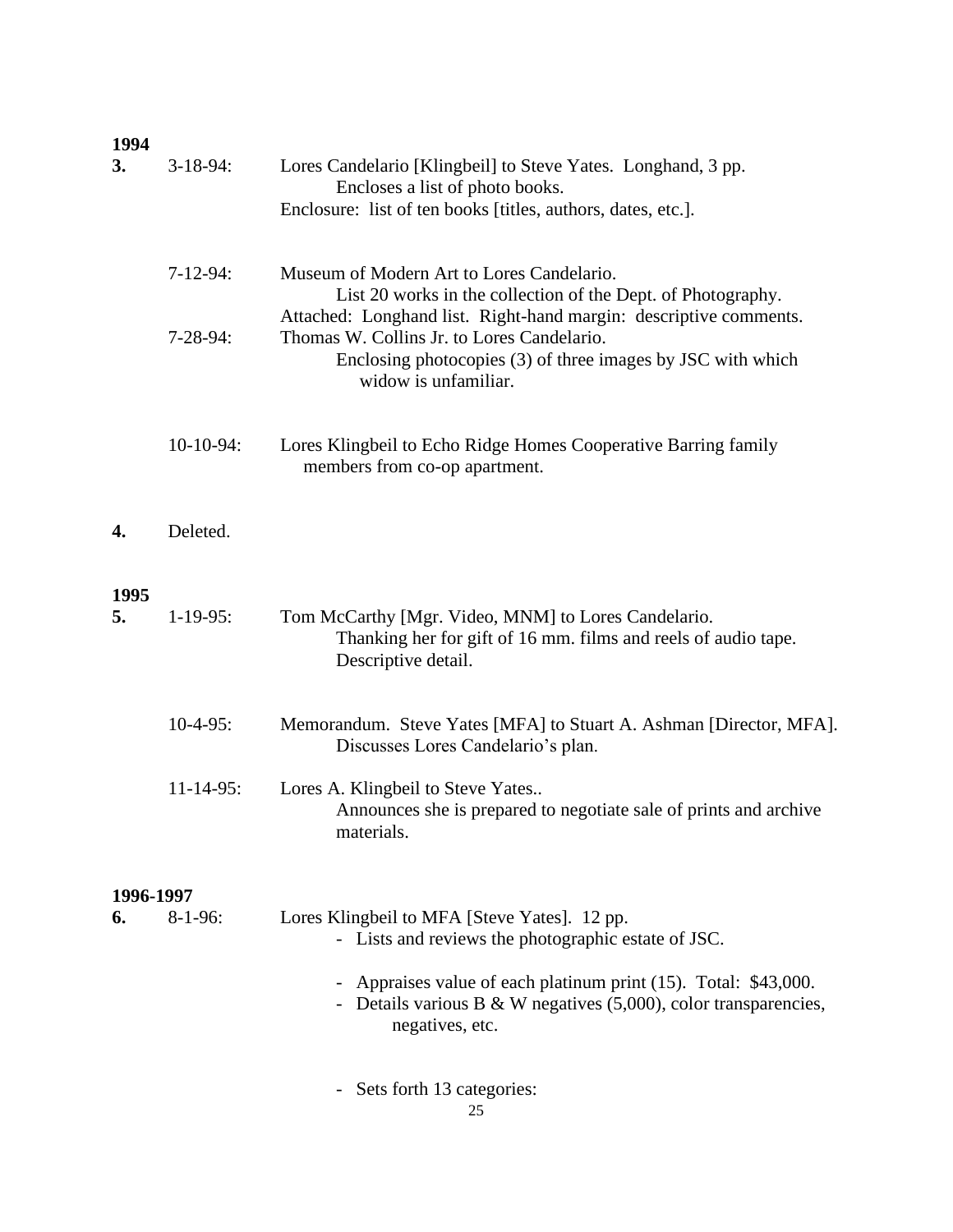|             | photos; documentation; published work: awards; reels;<br>audios; tapes; records; cassette tapes; correspondence;<br>scripts; pictures; etc. |
|-------------|---------------------------------------------------------------------------------------------------------------------------------------------|
| $8-23-96$ : | [Same parties.]                                                                                                                             |
|             | Amends letter dated 8-1-96.                                                                                                                 |
| $8-1-97$ :  | Note. Handwritten. Lores C. to S. Yates.<br>Information about JSC's former wives.                                                           |
|             |                                                                                                                                             |

#### **B. Locations of materials.**

| 7. | $8-1-96$ : |  | Placement of photographic work of JSC. 3 pp. 2cc. |  |  |
|----|------------|--|---------------------------------------------------|--|--|
|----|------------|--|---------------------------------------------------|--|--|

- List of museums.
- Shows.
- Publications.

#### **C. Temporary transaction/transmittal sheets; acquisition proposal.**

- **8.** Temporary transactions/transmittal sheets (6). 1993 1996. Description of items donated and sold to the MFA and the Photographic Archives.
	- 7-11-94: Memorandum. SY to David G. Turner [Director, MFA]. Explains materials sold and transferred as above.
	- 10-2-87: Acquisition Proposal. 2 platinum prints. Attachments.